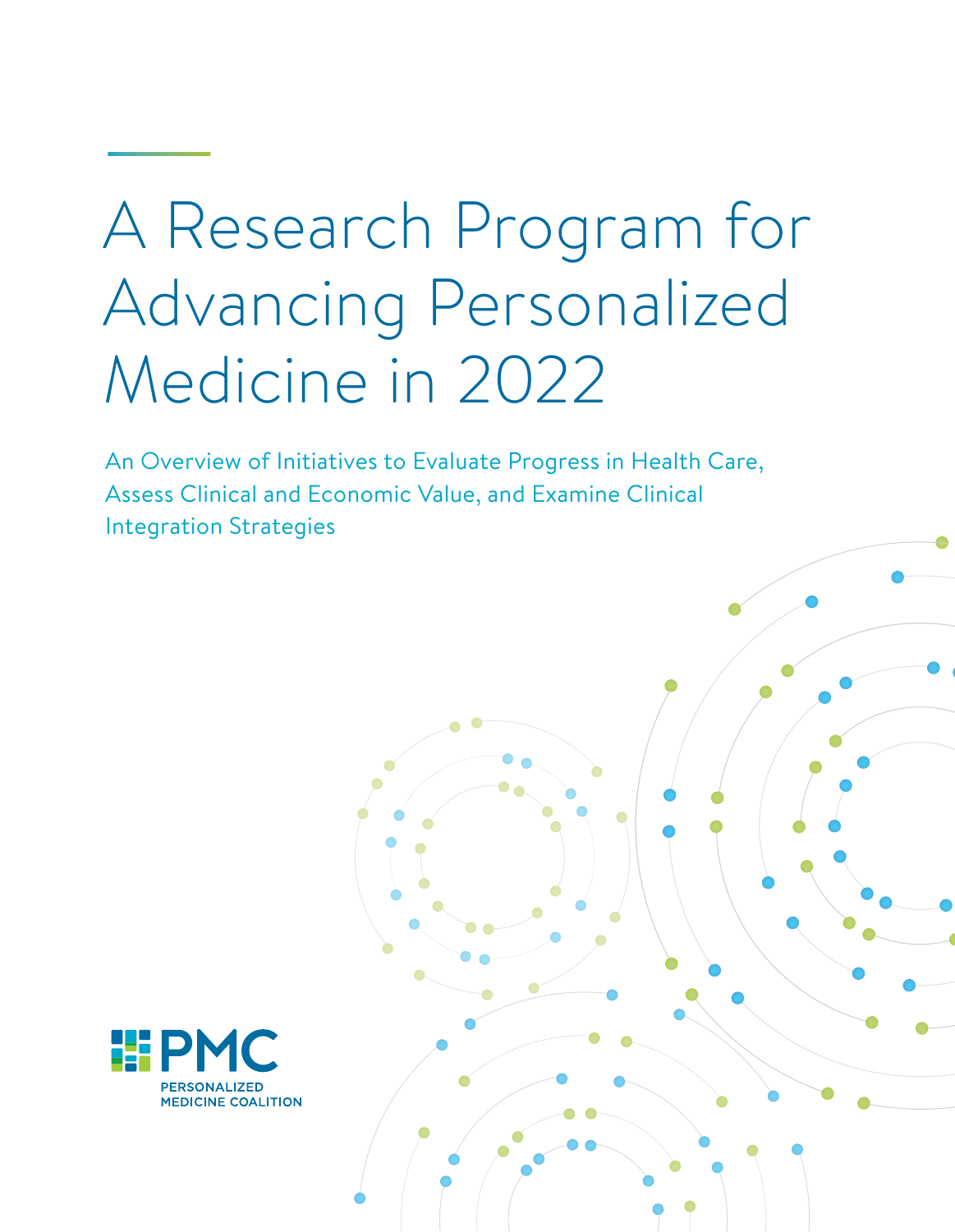### President/Chairman's Letter

Dear Colleague:

Personalized medicine — linking therapies to molecular diagnostic tests to ensure that the right treatments are targeted to the right patients — is still more aspiration than reality.

Although we have made enormous progress in developing a new scientific appreciation of human heterogeneity, as evidenced by the rise in the number of personalized treatments on the market from five in 2008 to more than 300 today, significant obstacles remain.

In brief, we need more evidence that personalized medicine works — that it can improve clinical outcomes while making health care more efficient and therefore less costly. We also need to understand the opportunities and challenges shaping the pace of our progress toward integrating personalized medicine into clinical workstreams.

This three-part *Research Program for Advancing Personalized Medicine in 2022* is designed to facilitate progress on each of these fronts. The projects presented in these pages focus on evaluating technological progress in personalized medicine, assessing its clinical and economic value, and examining clinical integration efforts. We have made considerable progress in advancing many of these studies, but others are not fully funded.

We therefore request your thoughtful consideration of these initiatives as we call on organizations from multiple sectors of the health care ecosystem to provide support, in addition to membership dues, for the Personalized Medicine Coalition's expanding research portfolio.

Sincerely yours,

Edward Chapams

Edward Abrahams President

Arm

Jay G. Wohlgemuth, M.D. Chairman, Board of Directors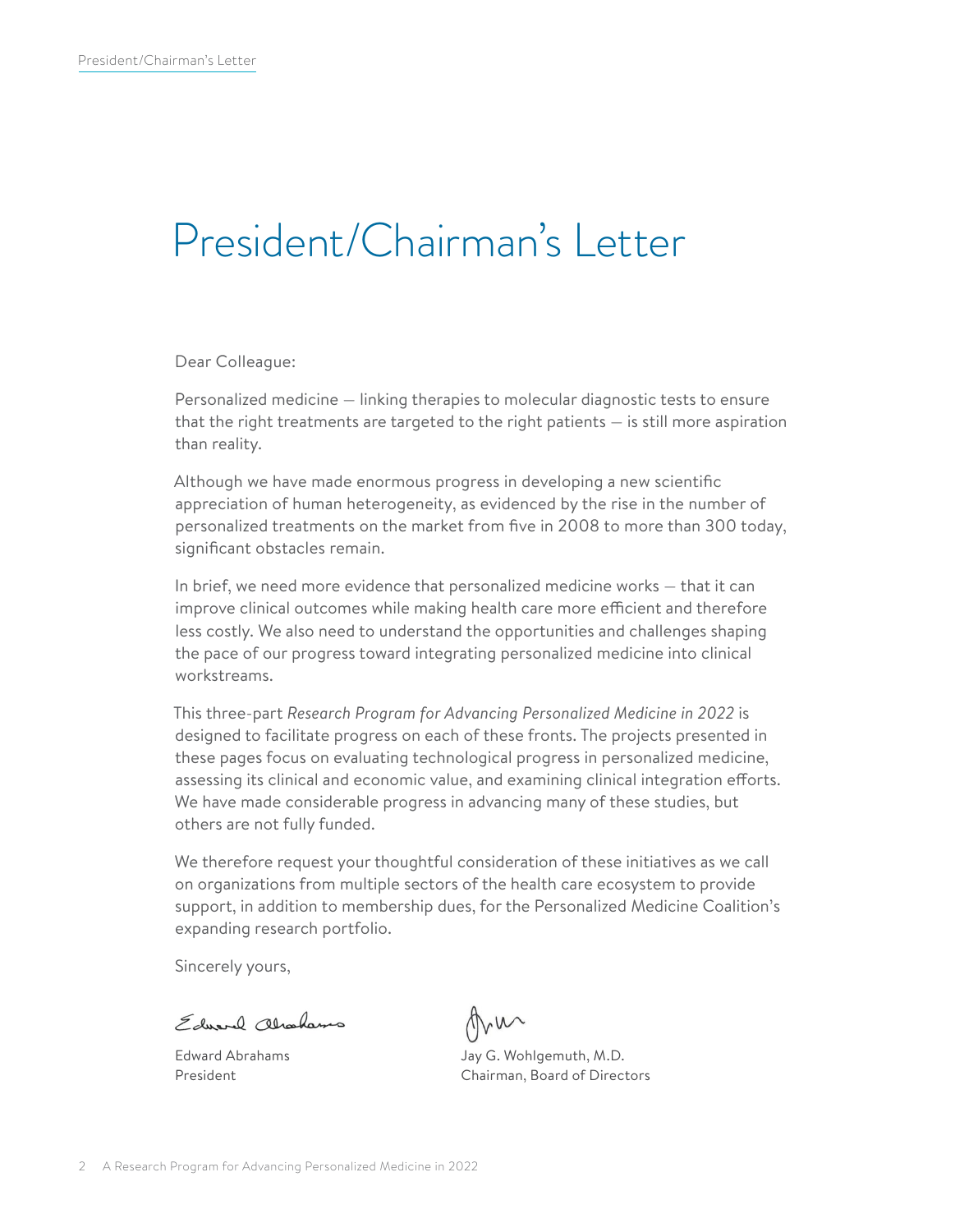## Program Overview

AS OF JANUARY 2022

#### EVALUATING PROGRESS IN HEALTH CARE

|         | STUDY1 Understanding Genomic Testing Utilization and Coverage<br>in the US                                                                   | 5. |
|---------|----------------------------------------------------------------------------------------------------------------------------------------------|----|
|         | STUDY 2 Pharmacogenomics in Clinical Guidelines and at FDA                                                                                   | 7  |
|         | STUDY 3 Payer Perspectives and Policies on Personalized Medicine:<br>A Landscape Analysis                                                    | 9  |
|         | ASSESSING CLINICAL AND ECONOMIC VALUE                                                                                                        |    |
| STUDY 4 | Evaluating the Clinical and Economic Value of<br>Sequencing-Based Diagnostic Tests for Patients With<br><b>Rare and Undiagnosed Diseases</b> | 13 |
|         | STUDY 5 Improvements in Clinical Care Associated With                                                                                        | 16 |

#### EXAMINING CLINICAL INTEGRATION STRATEGIES

[Personalized Medicine](#page-15-0)

| STUDY 6 Defining the Clinical Utility of Genomic Testing in<br><b>Cancer Care</b>                 | 20 |
|---------------------------------------------------------------------------------------------------|----|
| STUDY 7 Addressing Challenges in Using Health Data to<br><b>Advance Personalized Medicine</b>     | 23 |
| STUDY 8 Addressing Practice Gaps in the Implementation of<br>Personalized Medicine in Cancer Care | 25 |
| STUDY 9 Addressing Disparities in Research Advancing<br><b>Personalized Medicine</b>              | 28 |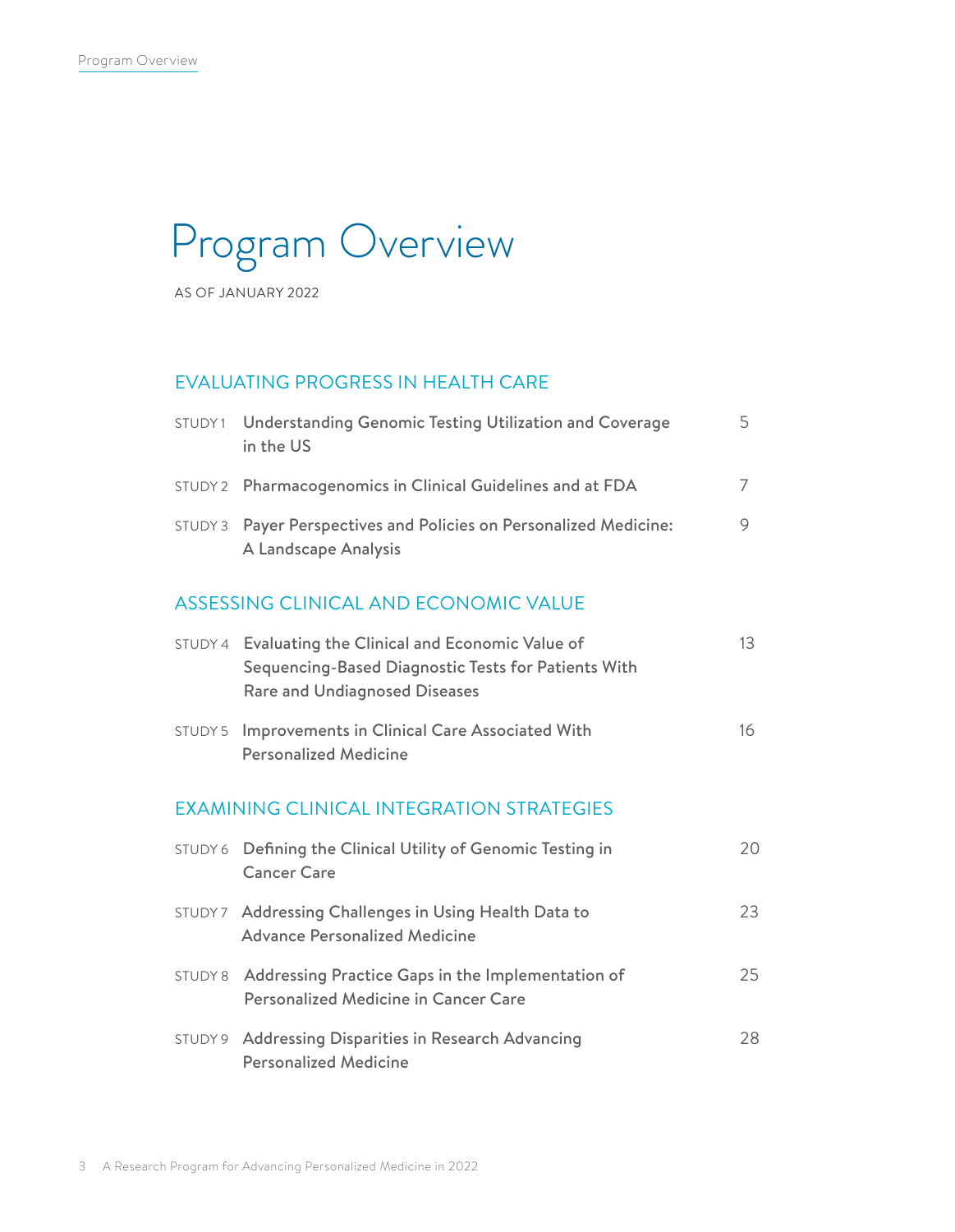## STUDIES 1–3 Evaluating Progress in Health Care

The first three studies included in this research program are designed to outline the trends and opportunities associated with personalized medicine. Focusing on genomic testing and pharmacogenomics, the first two studies will assess how the field is advancing and what more needs to be done. The third study will survey a representative sample of payer representatives to better understand payer decision-making and evaluate how coverage policies shape the development of personalized health care.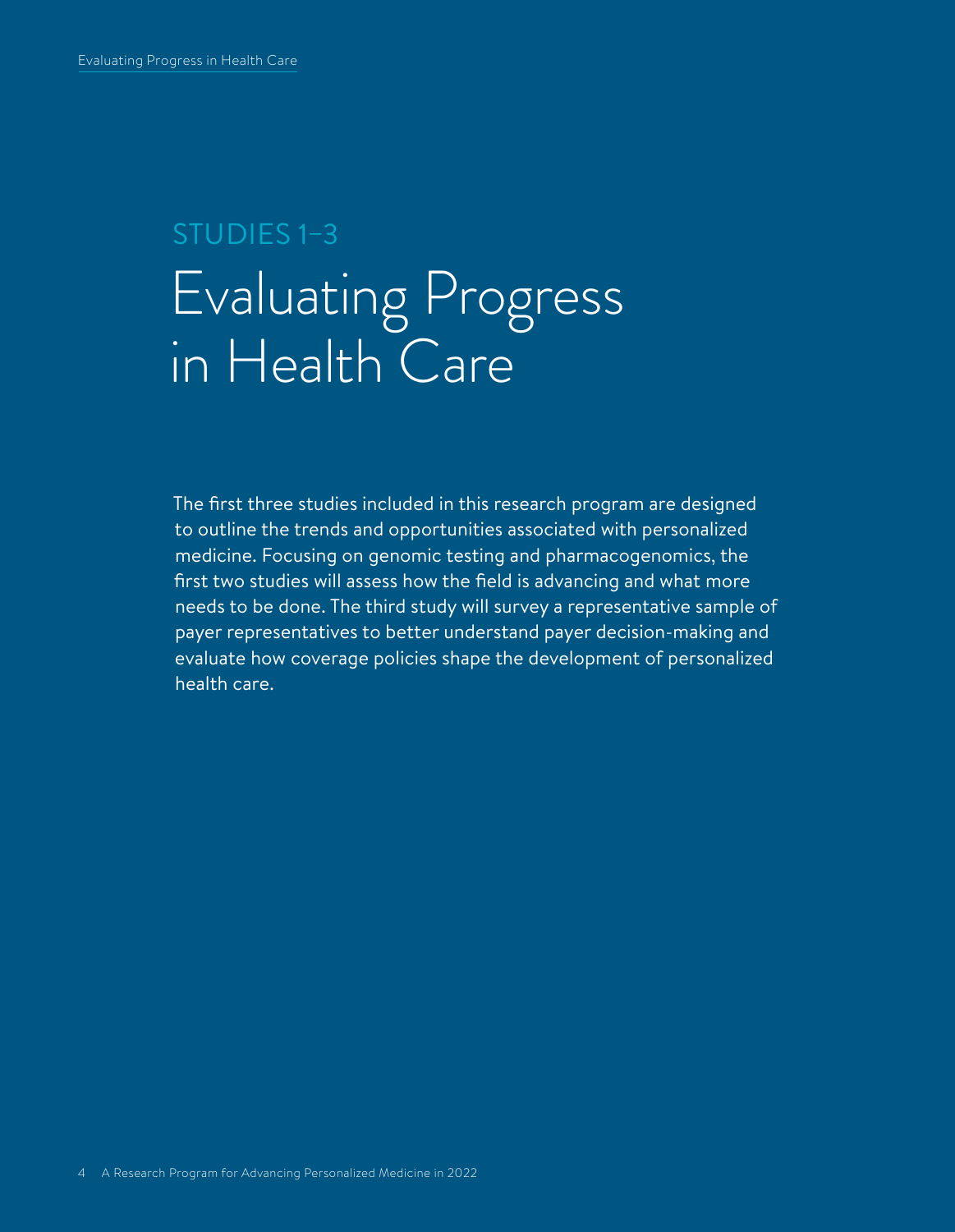### <span id="page-4-0"></span>STUDY 1 Understanding Genomic Testing Utilization and Coverage in the US

#### BACKGROUND

Personalized medicine rests partly on the assumption that genomic testing can aid in treatment management decisions, yielding both clinical utility and economic value. Genomic testing has the potential to improve clinical care by providing important information that can speed diagnosis, inform treatment decisions, and improve the efficiency of health care delivery in several areas, such as prenatal screening, oncology, and rare and undiagnosed disease. However, genomic testing technologies are relatively new, and providers face several barriers to the adoption of policies and procedures that will lead to widespread access of genomic testing in clinical practice. A better understanding of the utilization of genomic testing across the U.S. health system and how it relates to patient access will provide insight into genomic testing implementation trends and barriers.

#### **OBJECTIVE**

This study will examine the patterns of utilization of genomic sequencing for noninvasive prenatal testing, tumor diagnosis, and rare and undiagnosed disease in the U.S. Utilization will likely be related to a patient's distance to testing facilities, insurance coverage, and social/environmental impacts on access to testing. The results of this study's analysis will be included in a report whose purpose will be to provide key personalized medicine stakeholders, including providers, pharmaceutical and diagnostic manufacturers, payers, patients, and lawmakers with insight into genomic testing implementation and barriers so as to inform efforts to integrate and deliver personalized medicine to all patients who can benefit.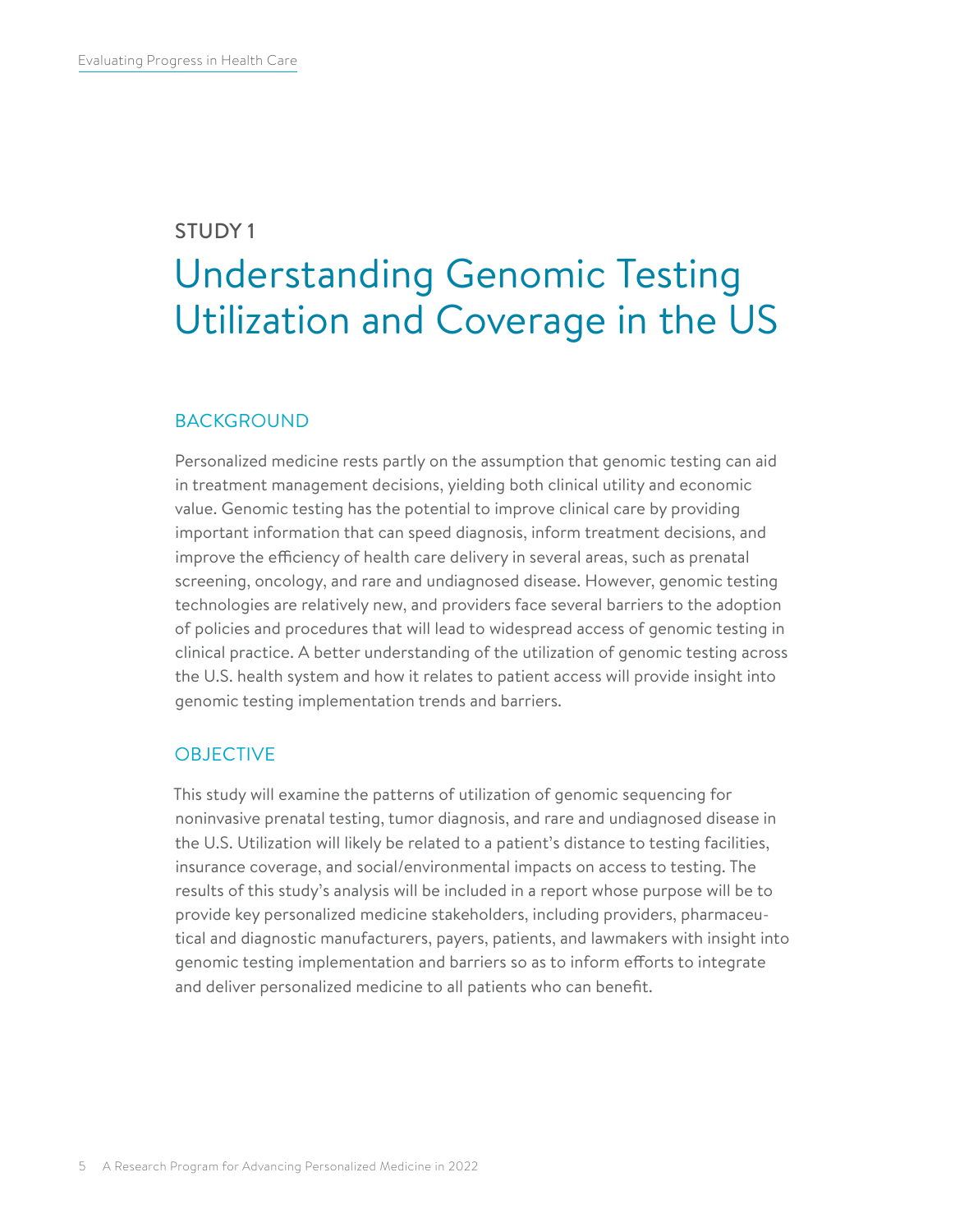#### PROJECT OUTLINE

Using a U.S. clinical genetic testing market database cross-referenced to claims data, the project will involve examination of current utilization patterns of genomic sequencing-based testing as related to access factors, including coverage, distance to genomic testing facility, and social and patient-level determinants of health care.

PMC, Illumina, Concert Genetics, and the Blue Cross Blue Shield Association will work together to coordinate data collection, analysis, and development of reports.

Results of the study will be published in three separate documents:

- 1. A two-page analysis preview;
- 2. A PMC white paper detailing the findings; and
- 3. A manuscript focusing on implications to the integration of personalized medicine in health care to be published in a peer-reviewed journal.

The report and manuscript will be disseminated through a robust communications plan to increase awareness and become a resource for health care decision-makers.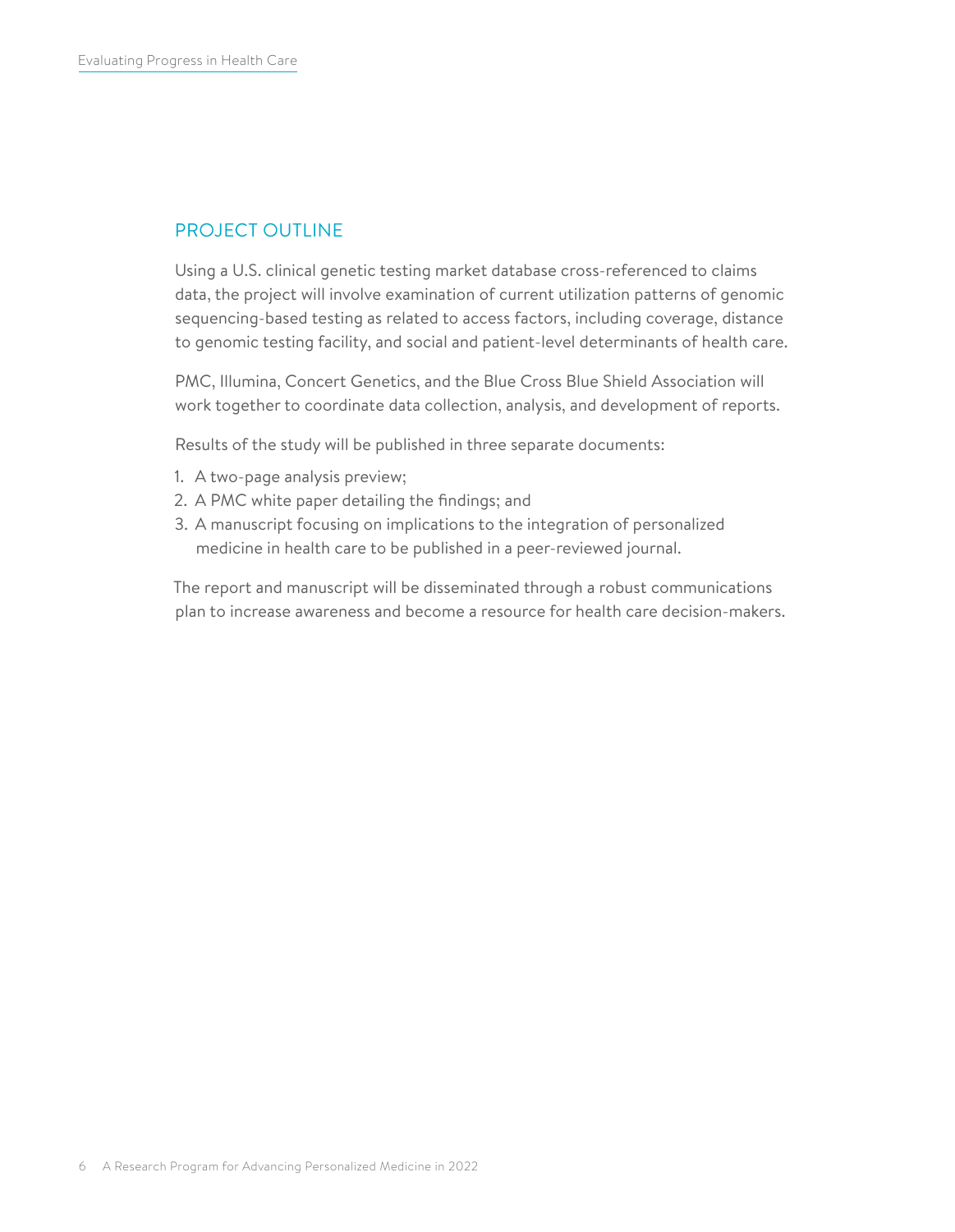### <span id="page-6-0"></span>STUDY 2 Pharmacogenomics in Clinical Guidelines and at FDA

#### BACKGROUND

Pharmacogenomics (PGx) can play an important role in identifying responders and non-responders to medications, avoiding adverse events, and optimizing drug dosing. The use of diagnostic tests to detect PGx gene-drug interactions is a cornerstone of personalized medicine, providing a way to guide treatment and prevention strategies based on individual patient characteristics. Despite varying levels of evidence supporting the clinical utility of many PGx markers, only a select few are recommended for use in informing clinical decisions. Because of this variability in supporting evidence, PGx clinical practice guidelines formulated by panels of experts have a significant impact on the pace at which providers integrate new PGx tests and other novel technologies into their clinical work streams.

A better understanding of the current status of PGx gene-drug association inclusion in the clinical practice guidelines developed by major guideline development bodies will help clarify the extent to which personalized medicine technologies have been integrated into clinical care. An examination of biomarkers included in guidelines can also highlight areas where clinical evidence of utility is being developed but where widely recognized biomarker-based prevention and treatment strategies have not yet been included in clinical guidelines or within drug labels. This, in turn, can inform further efforts to advance personalized medicine implementation.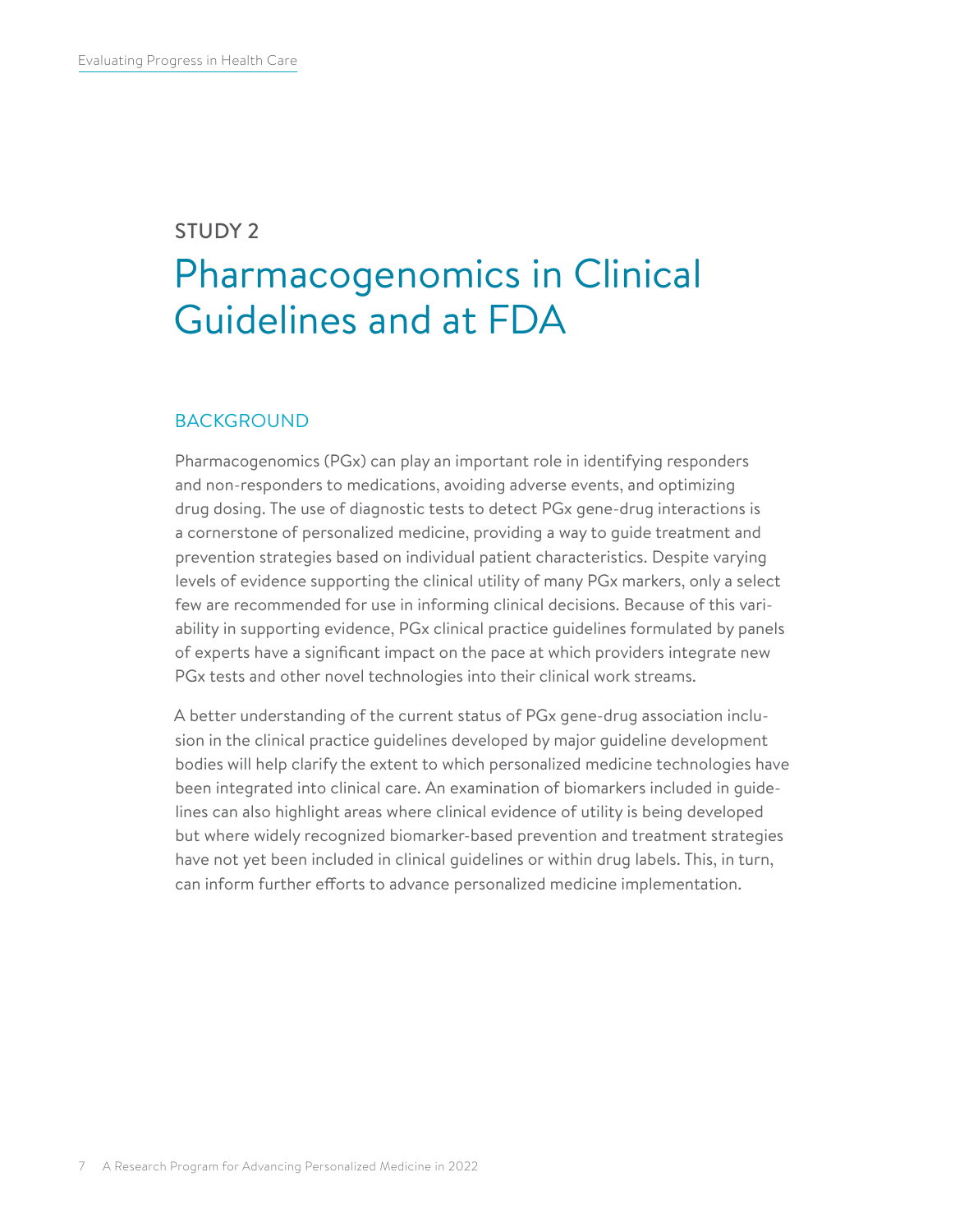#### **OBJECTIVES**

PMC will catalogue the PGx-based gene-drug associations that are included in current guidelines for different health conditions and compare this to PGx associations included in drug labels. The results will be included in a report whose purpose will be to provide key personalized medicine stakeholders, including product developers, clinical laboratories, health care providers, payers, patients and policymakers with information about what PGx strategies are commonly used in practice and what strategies may require additional evidence development or provider outreach and education efforts.

#### PROJECT OUTLINE

The project will involve a comprehensive examination of the current clinical practice guidelines for PGx published by major guideline development organizations, including but not limited to those published by CPIC, and subsequent cataloging of included gene-drug interactions.

The clinical guideline PGx catalogue will be compared directly to PGx information listed in FDA's *Table of Biomarkers in Drug Labeling* and through a direct review of existing drug labels.

Drug-gene interactions for which there is inconsistency between inclusion in FDA labeling and clinical guidelines will be highlighted.

The results will be published in a white paper detailing the findings and policy implications.

PMC will engage with guideline development organizations and FDA to have them advise the research strategy and review results.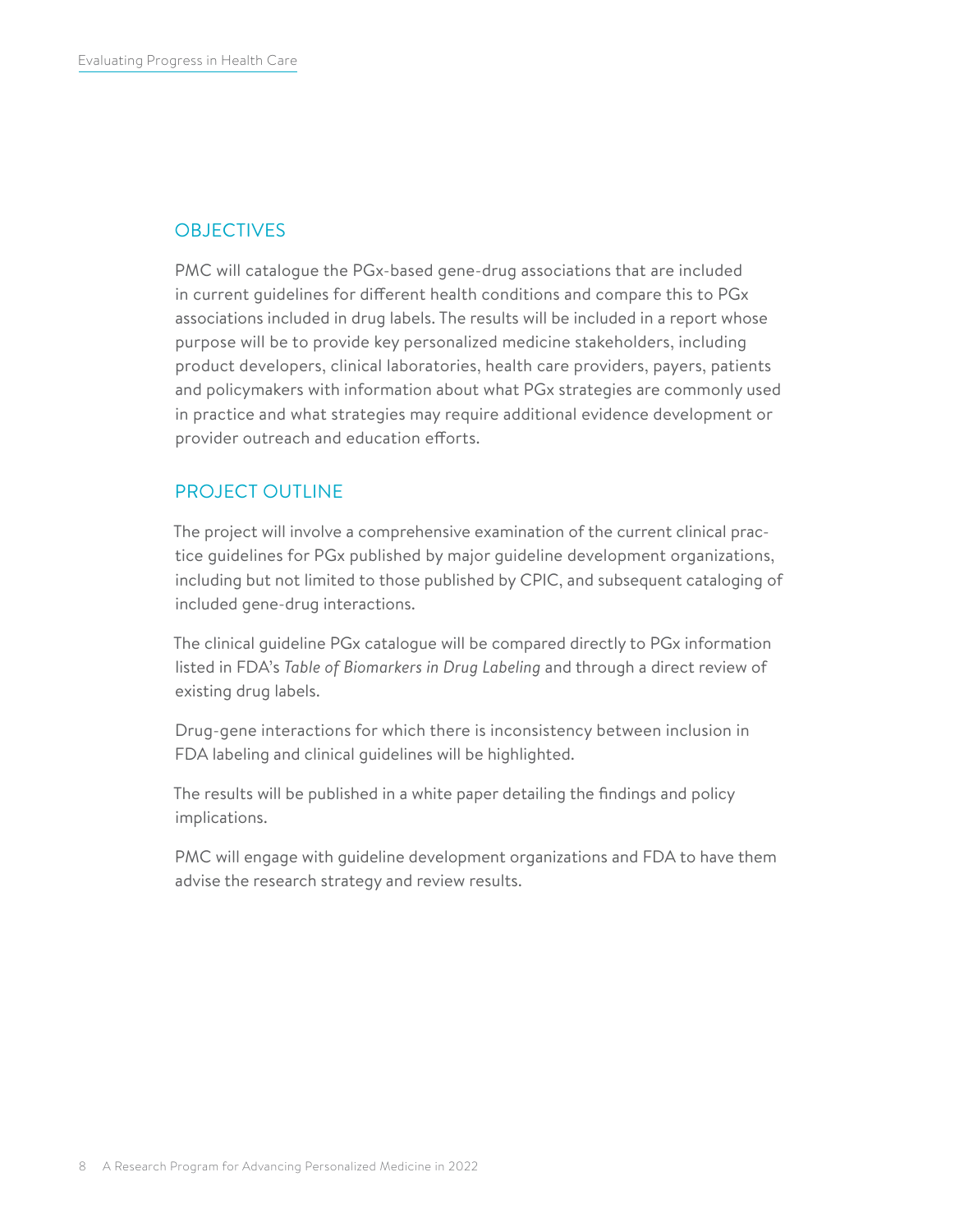#### <span id="page-8-0"></span>STUDY 3

### Payer Perspectives and Policies on Personalized Medicine: A Landscape Analysis

#### BACKGROUND

If the health care system is to secure the full benefits of personalized medicine, it must provide appropriate access to technologies, products, and services that make getting the best treatment option to each patient possible based on individual characteristics and circumstances. To help ensure equitable access, the reimbursement system must have evidence-based coverage and payment policies that support the timely adoption of validated personalized medicine technologies, including both diagnostics and therapeutics.

Payers are increasingly considering coverage and reimbursement of personalized medicine products and services both in the U.S. and internationally. However, there remain significant challenges in establishing coverage policies and payment rates for diagnostic tests and targeted therapeutics that reflect the value of their care. As a result, many novel diagnostics are under-reimbursed or not reimbursed at all, and targeted therapies are often subject to utilization management practices such as step therapy or prior authorization. Such practices ultimately restrict patient access to needed tests and optimal care. Coverage and reimbursement policies vary widely among different payers and laboratory benefits managers, and decision-making processes are often inconsistent and not transparent. Thus, it is not clear whether the broader payer community supports the move towards personalized medicine.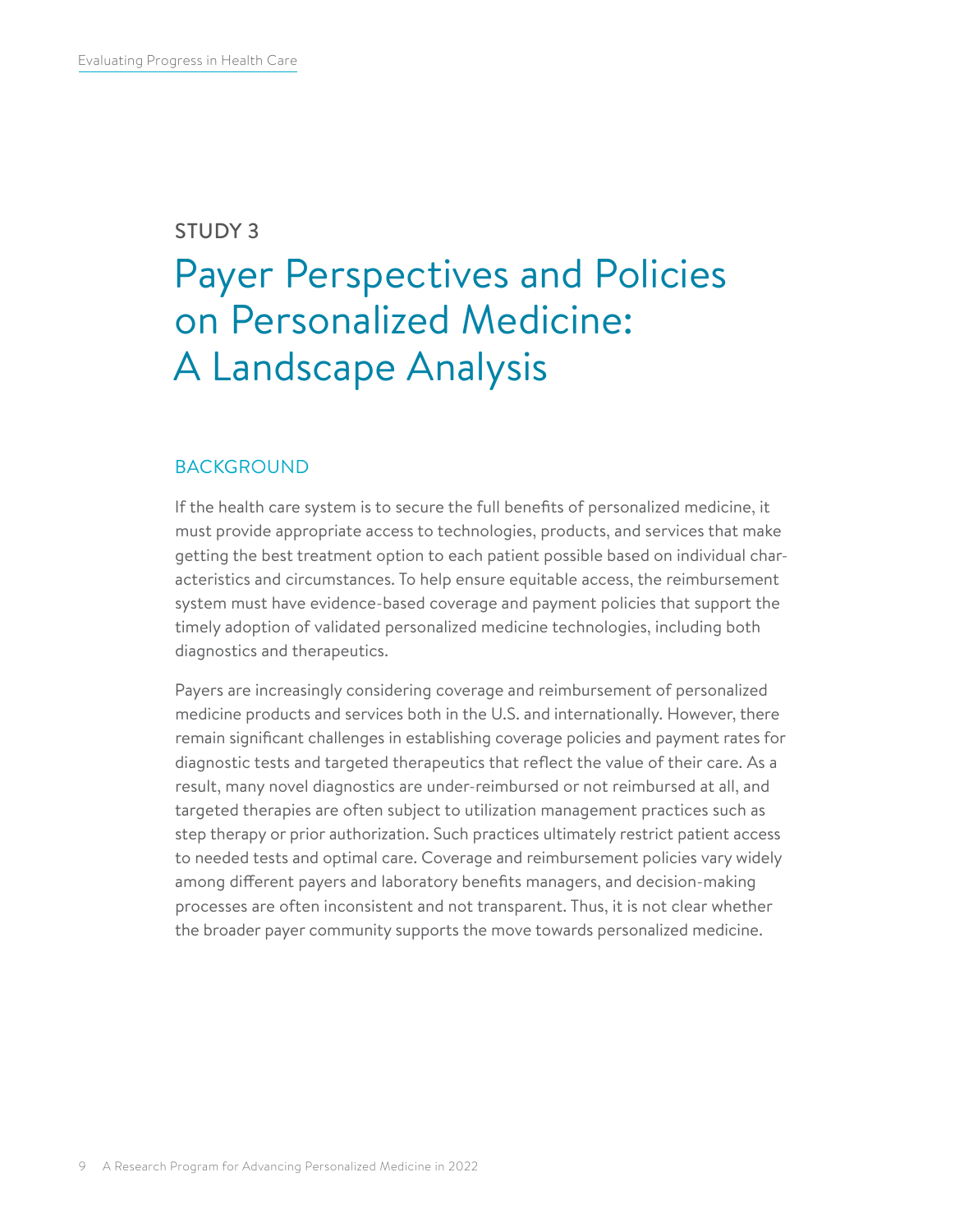A better understanding of how payers view personalized medicine will help clarify the extent to which it has informed payer policies and perspectives globally and help identify remaining needs, which, in turn, will help product developers understand the payer landscape and the challenges they face.

#### **OBJECTIVE**

This project will involve an examination of varying policies and perspectives to capture a global picture of the coverage and reimbursement of personalized medicine services and technologies by public and private payers. The landscape analysis will include a representative sample of public and private health insurers, as well as large employers and laboratory benefit managers, and will include both quantitative and qualitative results to ensure that a global health systemwide payment picture of personalized medicine is captured. The results will be included in a report whose purpose will be to provide key personalized medicine stakeholders, including product developers, clinical laboratories, health care providers, payers, patients, and policymakers, with information about access to personalized medicine technologies as related to the payment environment, thus informing payer-related strategies that may lead to improved access to personalized medicine.

#### PROJECT OUTLINE

The project, to be completed in six months, will involve the development of a framework to be used to measure personalized medicine coverage and reimbursement levels by government-run and private health insurers, as well as large employers.

The framework will be based on publicly available data showing payer coverage and utilization management policies, as well as payment details. It will also include survey data highlighting payer perspectives, partnerships, and practices related to personalized medicine.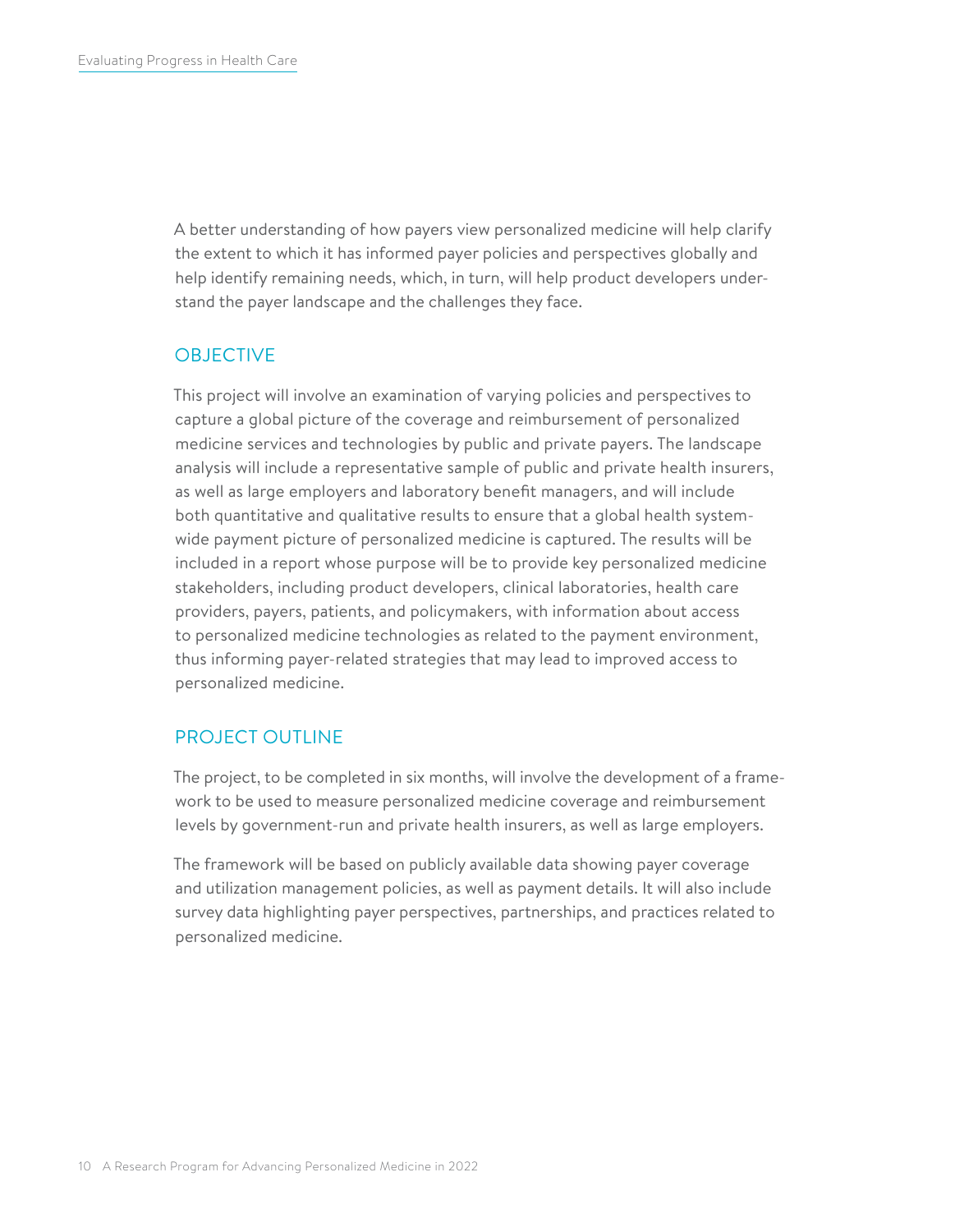To facilitate a holistic view of the landscape of personalized medicine coverage and reimbursement, the analysis will focus on a representative sample of public and private payers and payment manager organizations, including large and small private health insurers; national and state-run public health plans; large employers with managed employee health benefits; and laboratory benefit manager organizations.

A project steering committee consisting of PMC members across payer, provider, industry, and patient stakeholder groups will guide the project, review survey questions, track progress at various milestones, and ensure an appropriate sample of survey respondents.

#### **CONCLUSION**

Many organizations within the personalized medicine community have called for an analysis of the current landscape of payer perspectives and policies on personalized medicine in the United States and internationally. This proposal is PMC's answer to that call.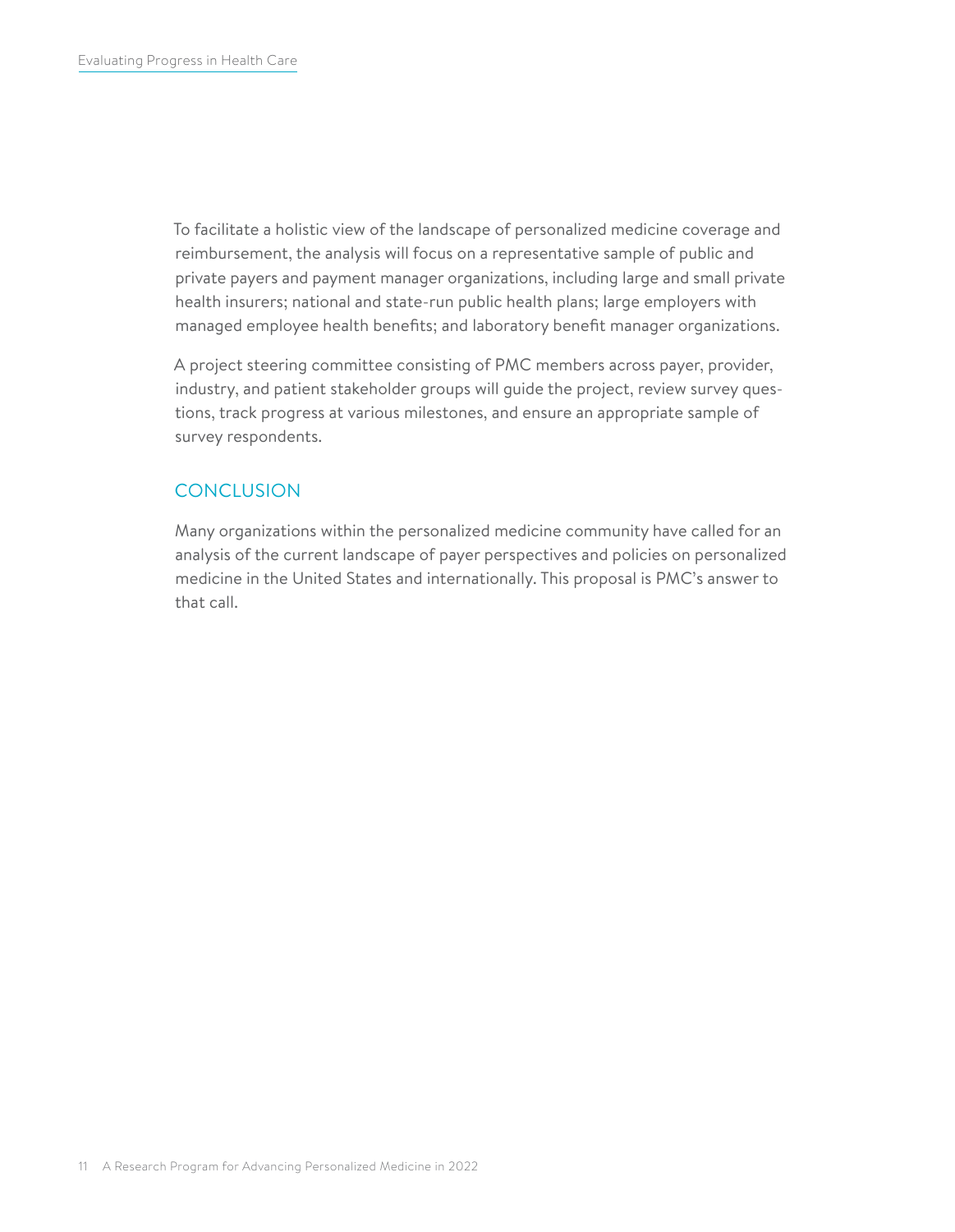## STUDIES 4–5 Assessing Clinical and Economic Value

Projects four and five are designed to assess the clinical and economic value of personalized medicine in clinical care. By examining the clinical and economic benefits of personalized medicine for patients with suspected rare diseases and by relating overall improvements in clinical care to the implementation of personalized medicine, these studies will advance peer-reviewed evidence necessary to help payers and providers make decisions about the circumstances in which they should adopt policies and programs that provide access to the tests and treatments underpinning personalized medicine.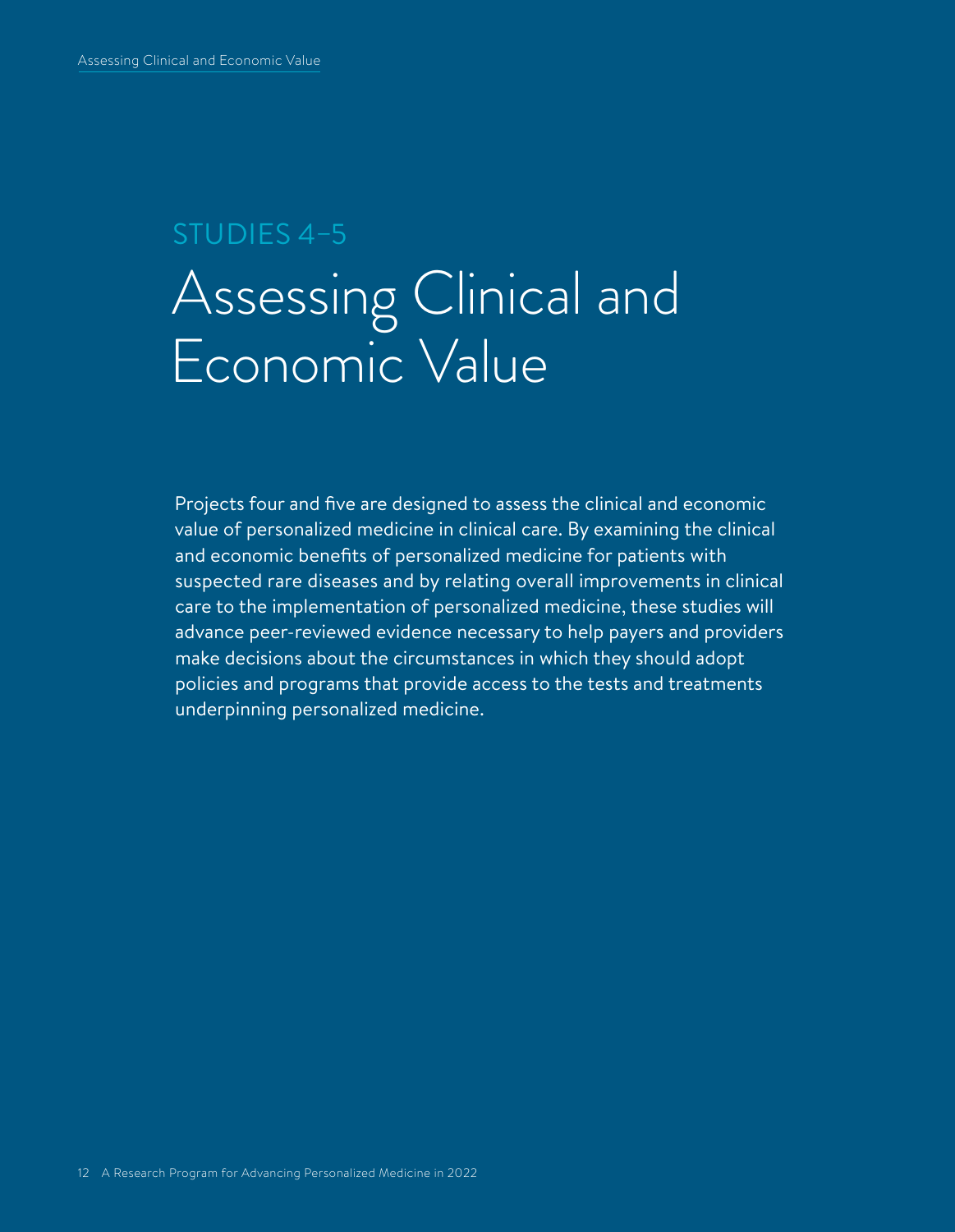#### <span id="page-12-0"></span>STUDY 4

Evaluating the Clinical and Economic Value of Sequencing-Based Diagnostic Tests for Patients With Rare and Undiagnosed Diseases

#### BACKGROUND

For patients with rare and undiagnosed diseases, genomic sequencing — determining a patient's entire unique DNA makeup — may be an extremely valuable tool for discovering the genetic alterations that contribute to disease development, as well as for influencing treatment decision-making. Patients with rare and undiagnosed diseases are most often children who may have already undergone single-gene testing but still have not received a definitive diagnosis. They are sometimes referred to as "diagnostic odyssey" cases, as a child and family can bounce around various medical centers for years while numerous diagnostic procedures are performed and health care costs are accrued. All the while, the disease goes undiagnosed.

As they go through their diagnostic odysseys, these patients' diseases progress and they lose time during which they could potentially receive effective therapies or be enrolled in a clinical trial.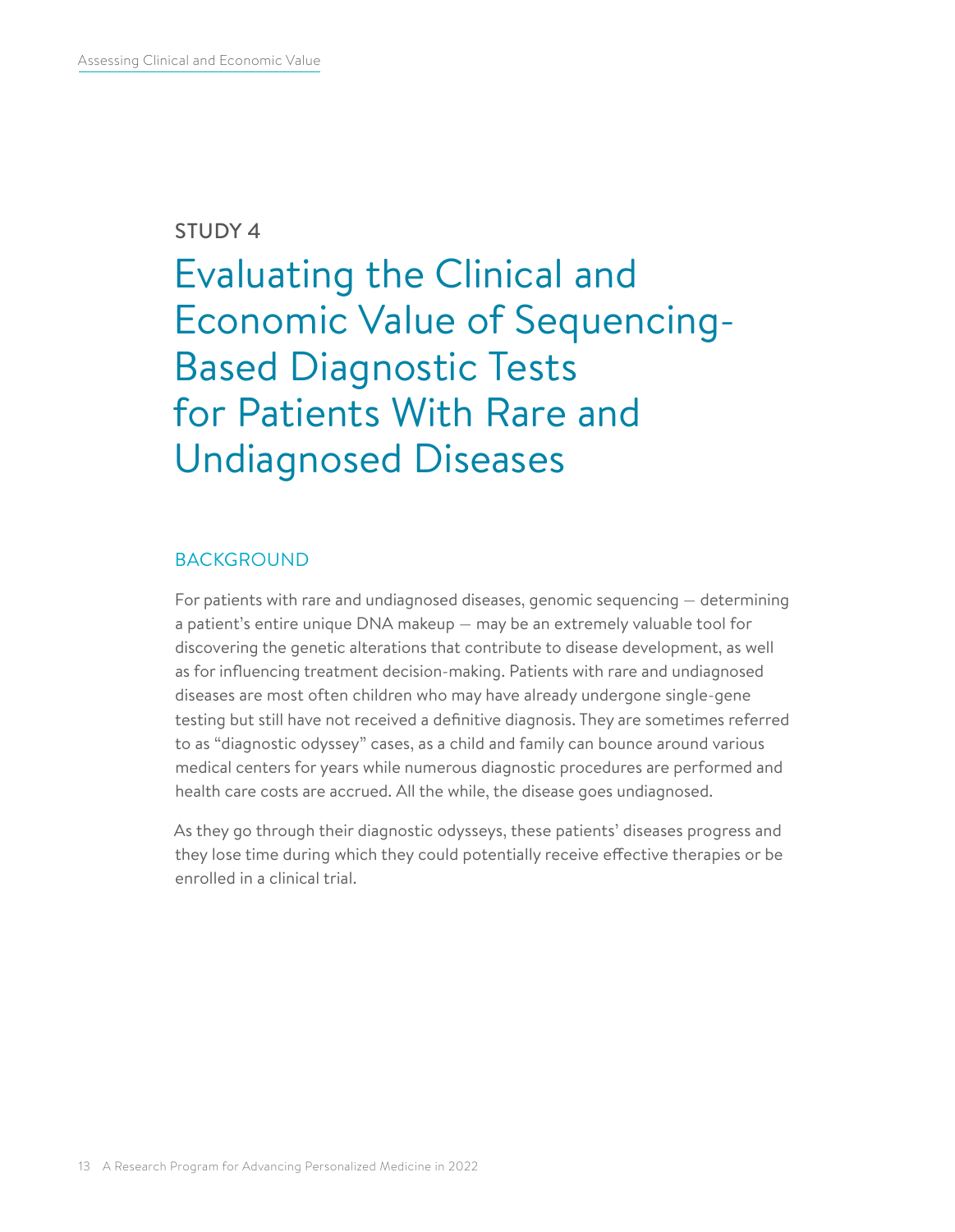#### **OBJECTIVE**

PMC organized a project planning committee to develop a request for proposals for a study that would demonstrate the clinical and economic value of sequencing for rare and undiagnosed diseases. A research proposal developed by Peter Neumann, Sc.D., at the Institute for Clinical Research and Health Policy Studies at Tufts Medical Center was selected. The study will address the primary hypothesis as stated in the proposal: "Genomic sequencing testing can speed diagnosis and initiation of appropriate care and can be cost-effective when performed early on in clinical course."

Interested partners will be included on a project steering committee that will help guide the project, review progress at various milestones, and ensure the use of appropriate and up-to-date data. The study will lead to a peer-reviewed publication whose purpose will be to provide evidence for sequencing platform developers, payers, and providers that sequencing-based diagnostic testing is both clinically useful and economically efficient when applied to the right patient population.

#### RESEARCH OUTLINE

The project, to be completed in 6–9 months, will involve the development of a clinical and economic value model validated with existing real-world data from institutions that are regularly sequencing patients (and in some cases, the child and both parents) with diseases of unknown etiology.

The project may also involve a value of information analysis and the identification of factors that significantly impact the cost-effectiveness of sequencing-based diagnostic testing.

Research will utilize existing data sets and/or ongoing studies to the extent possible — supplemented by the collection of data from health system and medical records.

As the convener of the study, PMC will coordinate a meeting with the research team, steering committee members and other partners to determine what data sets should be explored for use in the study and how we will gain access to these data sets.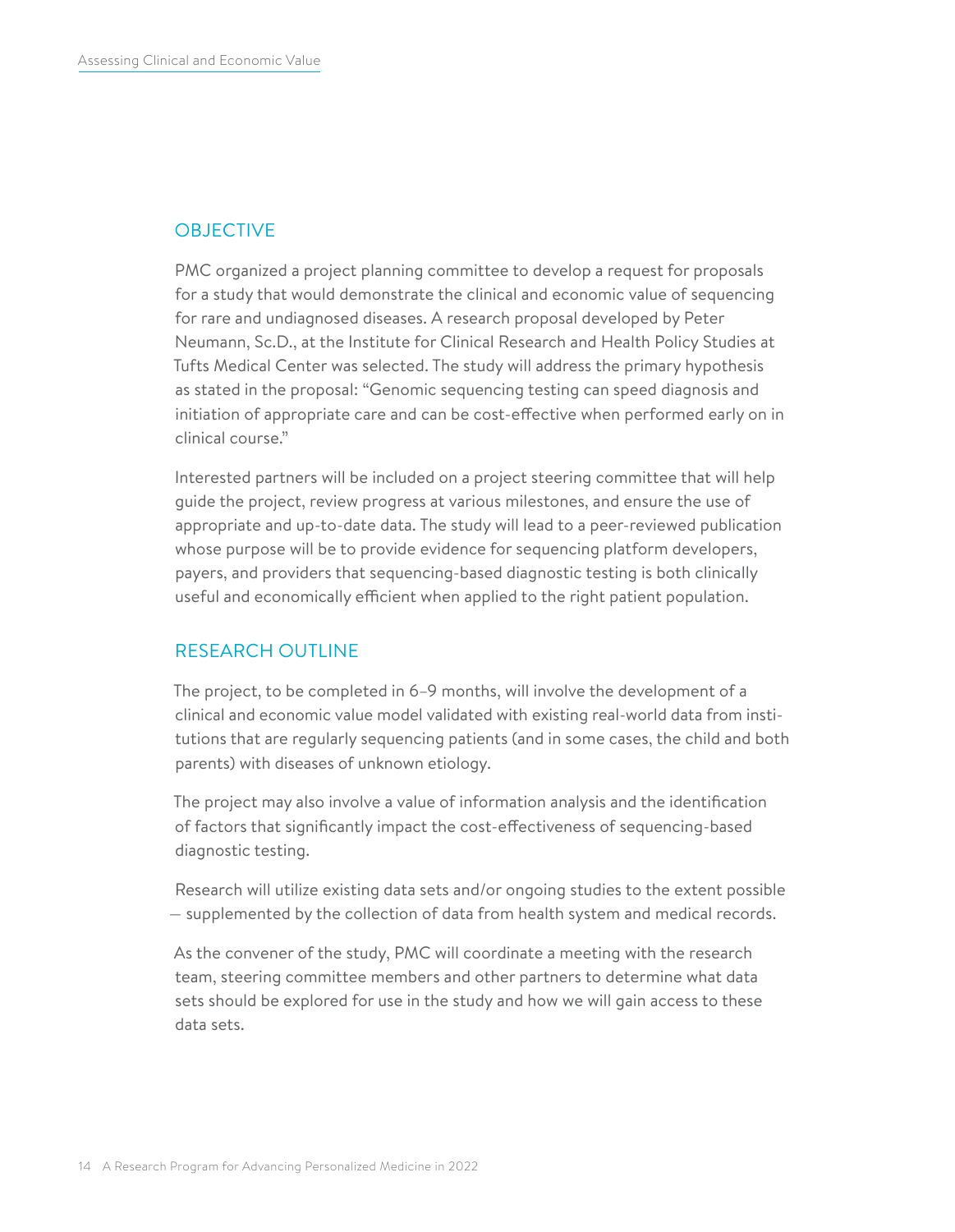The project's aim is to assess the value of sequencing rare and undiagnosed disease patients in general. The study will not compare technology platforms.

A payer and employer advisory committee to include health insurers, large employers, and employer benefits management groups will also be formed to provide guidance, especially related to cost/benefit assumptions utilized in the value model, so the project results will incorporate the perspectives of these key stakeholders, increasing the likelihood that the results will be useful in informing the coverage and reimbursement process. Results of the study will be published in a peer-reviewed journal and disseminated through a robust communications plan to increase awareness and become a resource for decision-makers in government, industry and health care.

#### **CONCLUSION**

Many organizations within the personalized medicine community have called for evidence demonstrating the value of genomic sequencing in rare and undiagnosed disease. This project is PMC's answer to that call.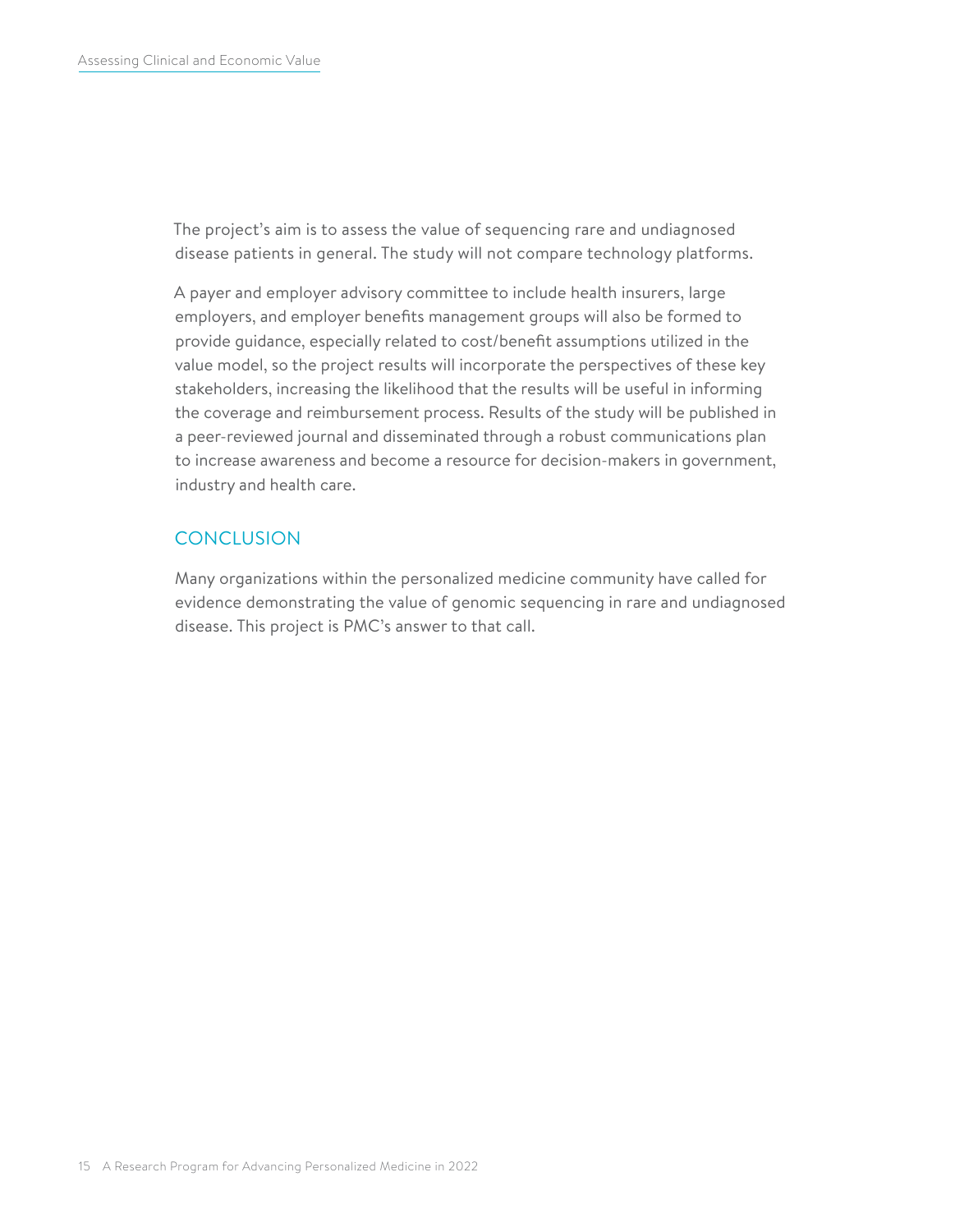#### <span id="page-15-0"></span>STUDY 5

### Improvements in Clinical Care Associated With Personalized Medicine

#### BACKGROUND

Integrating personalized medicine into health care delivery systems requires a shift from traditional "one-size-fits-all" practices to a more efficient approach based on understanding and addressing individual patient characteristics and circumstances, therefore requiring an investment in workforce and financial resources associated with new technologies, policies, practices and education. As providers consider integrating personalized medicine approaches into their health care delivery systems, they increasingly want evidence showing that the implementation of personalized medicine improves clinical care.

To gain a better understanding of the current landscape of personalized medicine integration, PMC coordinated a study to capture a holistic picture of the complete range of personalized medicine implementation strategies and technologies being undertaken at a representative sample of health care delivery institutions across the United States. Based on a quantitative framework that assesses progress toward personalized medicine integration at the institutional level with consideration of multiple clinical areas, institutions were assigned scores between one (minimal personalized medicine integration) and five (expansive and systematic integration). The findings show that U.S. health care organizations are widely distributed in terms of integration across clinical areas, but most are at level two or level three.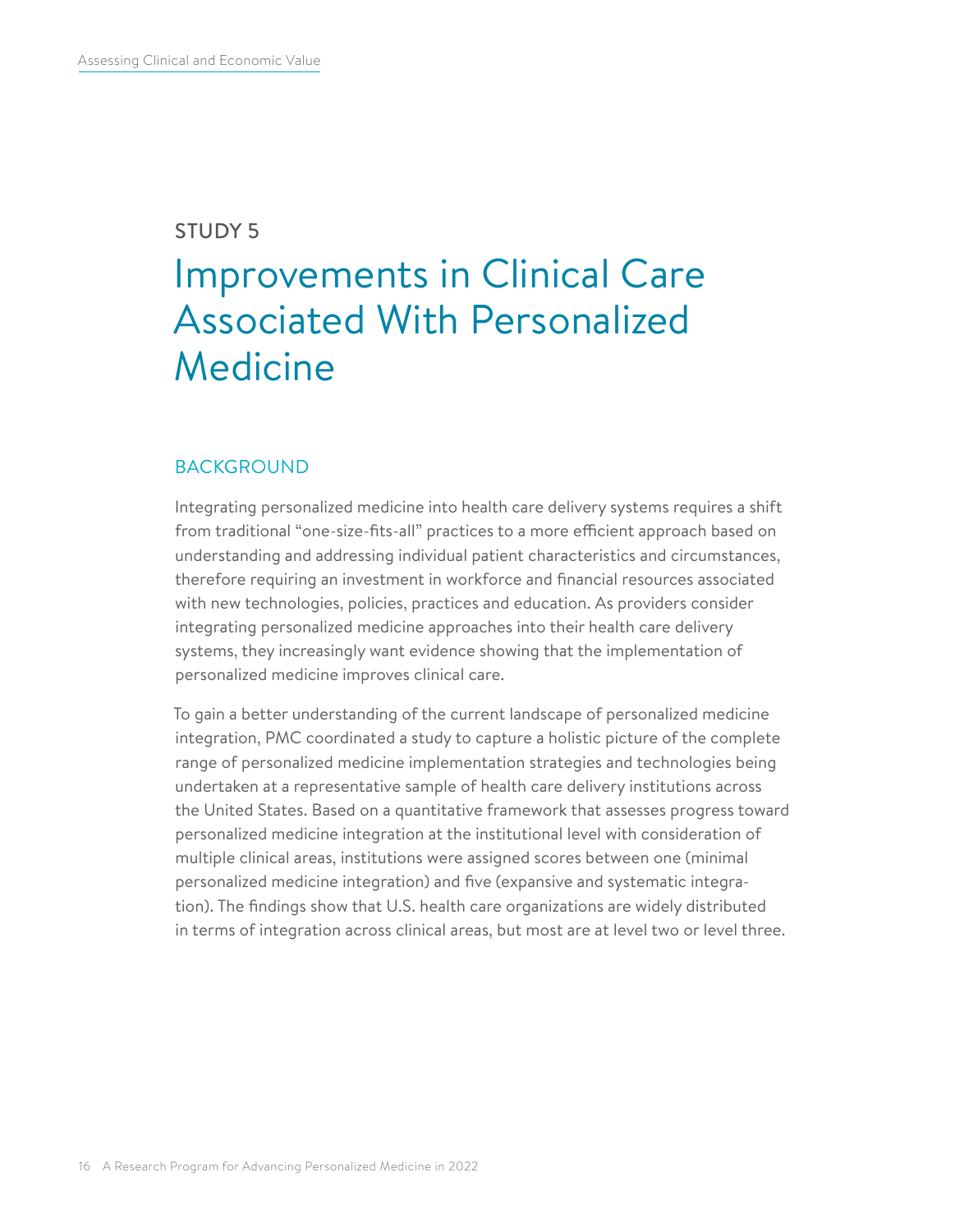Level four and level five institutions stand out as pioneers in personalized medicine but are still not common. While many of these institutions are thought of as outstanding health systems, there is a need for evidence linking the personalized medicine approach to improved clinical care. A better understanding of the level of integration of personalized medicine associated with improved health care delivery and clinical outcomes may help justify the adoption of policy changes and investments associated with its implementation.

#### **OBJECTIVE**

This project will examine the effect of integrating personalized medicine approaches in driving improved clinical care and systemic efficiency. The extent to which a health care delivery institution has integrated personalized medicine will be based on integration scores as determined through PMC's *Integration of Personalized Medicine in U.S. Health Systems* landscape analysis. Improvements in clinical care and systemic efficiency will be considered as part of a matrix of elements contributing to the increased delivery of high-quality health care practices and services that can improve clinical outcomes and/or provide greater access to relatively higher value care, and will include both quantitative and qualitative measures.

The results will be included in a report whose purpose will be to provide key personalized medicine stakeholders — including providers, payers, clinical guideline developers, pharmaceutical and diagnostic manufacturers, patients and policymakers — with evidence of the value of integrating personalized medicine into clinical practice. This, in turn, can help inform efforts to address the most critical outstanding integration challenges.

#### PROJECT OUTLINE

The project, to be completed in 12 months, will involve the development of an evidence-based framework linking personalized medicine integration scores with improved clinical care, along with subsequent analysis that will help demonstrate the current value of personalized medicine integration.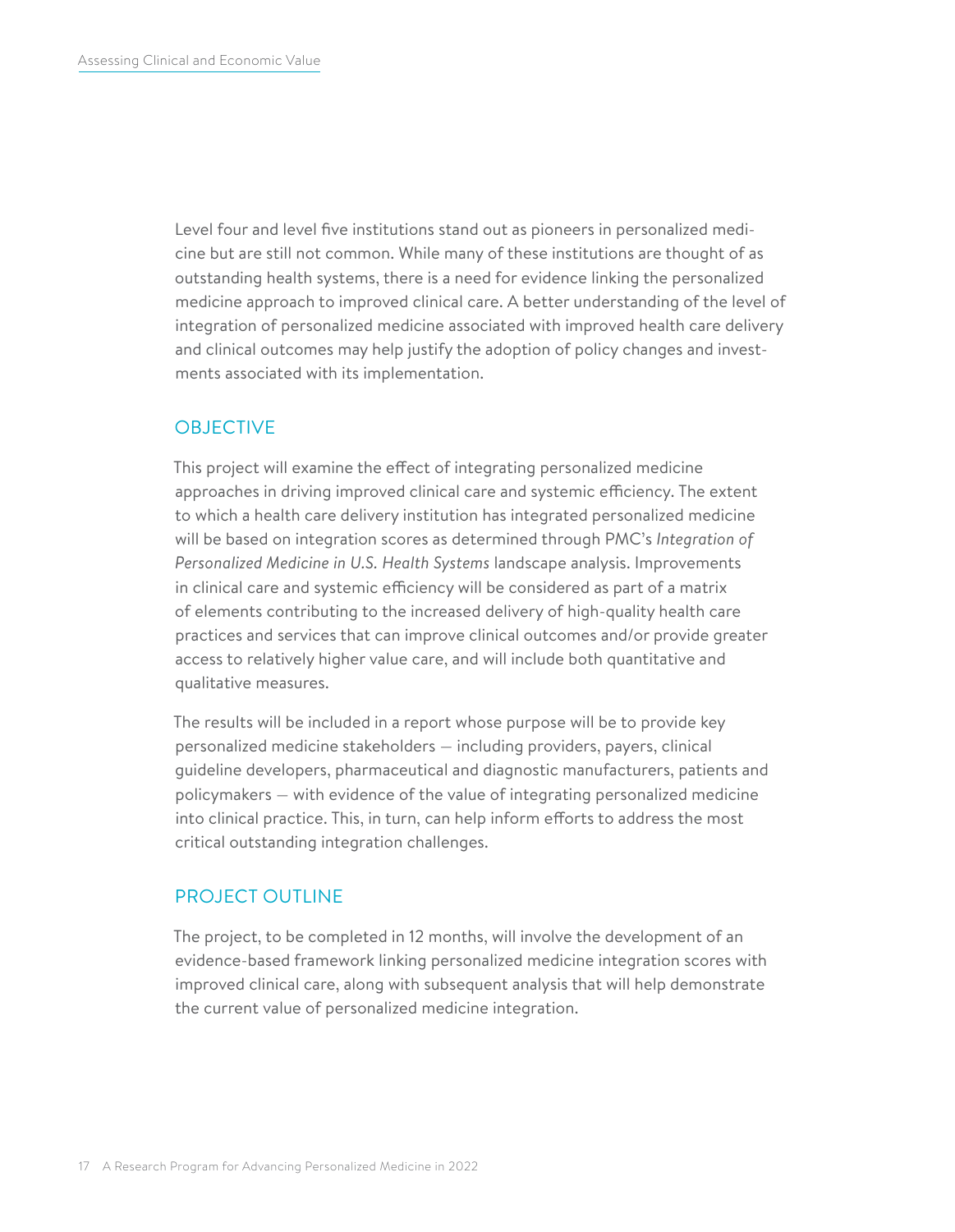A project steering committee composed of partner members of PMC's Health Care Working Group will guide the development of the value framework with the inclusion of appropriate evidence; track progress at various milestones; and ensure that results are meaningful to key audiences.

The analysis will include examination of a representative sample of U.S. health care delivery institutions including academic health centers; urban, suburban, and rural community hospital systems; and integrated payer/provider systems.

A payer advisory committee will also be formed to provide guidance especially related to assumptions about improved clinical care utilized in the value framework. The advisory committee will help ensure that the project results incorporate the perspectives of these key stakeholders, increasing the likelihood that the results will be useful in informing coverage and reimbursement processes.

Results of the study will be published in a peer-reviewed journal and become a resource for decision-makers in health care delivery, industry, and government.

#### **CONCLUSION**

The personalized medicine community needs an evidence-based analysis linking the implementation of personalized medicine to improved clinical care to help advance personalized medicine integration efforts and to make clear to health care decision-makers that they should develop policies and practices that drive personalized medicine. *Improvements in Clinical Care Associated With Personalized Medicine* is designed to address this need.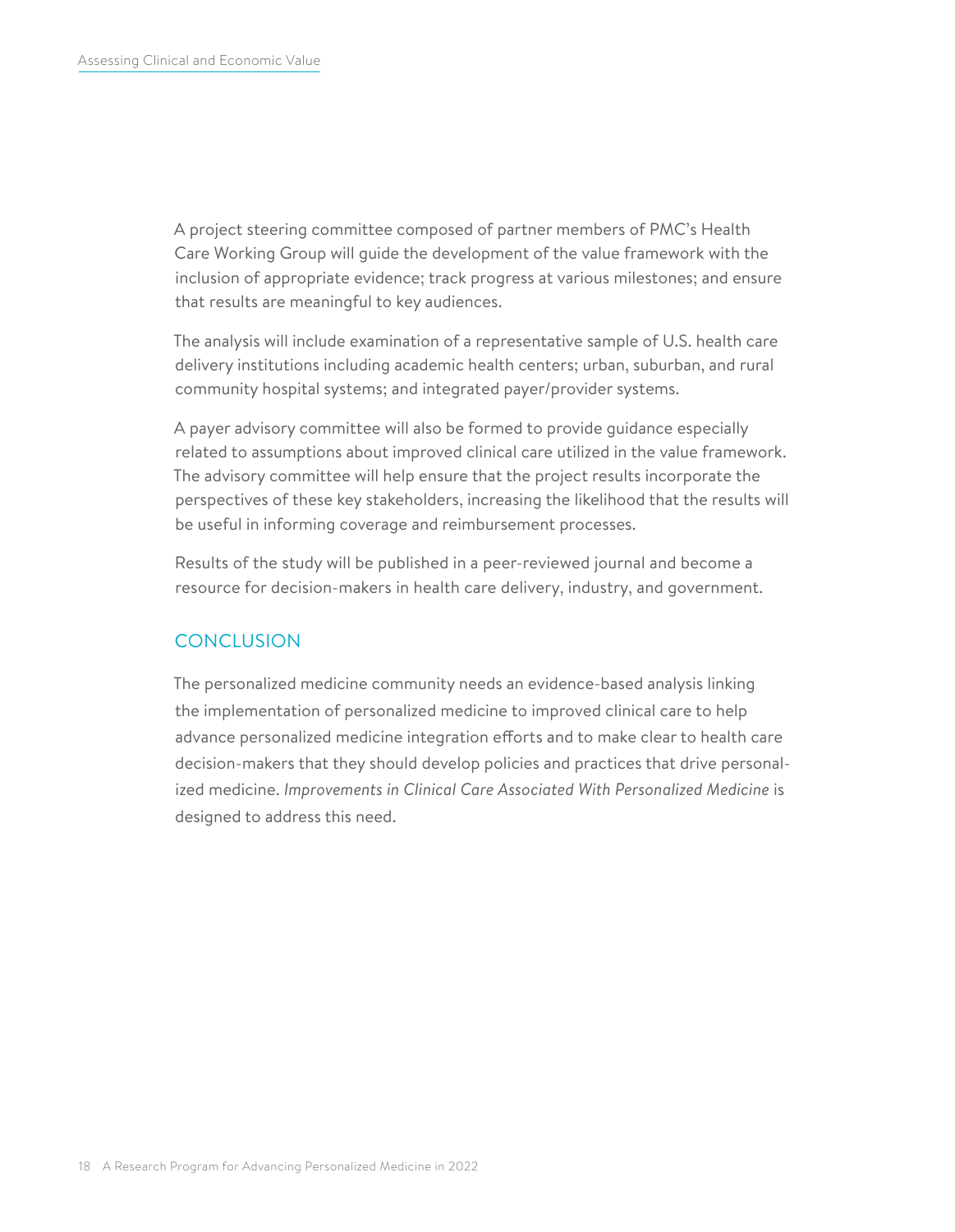## STUDIES 6–9 Examining Clinical Integration Strategies

The final four projects are designed to understand and address the challenges that health care providers face when integrating the principles of personalized medicine into their clinical workstreams. The studies are focused on prompting the more widespread clinical adoption of genomic testing technologies by highlighting underappreciated benefits of testing; examining the barriers that are discouraging the clinical integration of genetic testing and the appropriate utilization of testing results; and addressing equity and data management challenges that are inhibiting progress in health care and personalized medicine.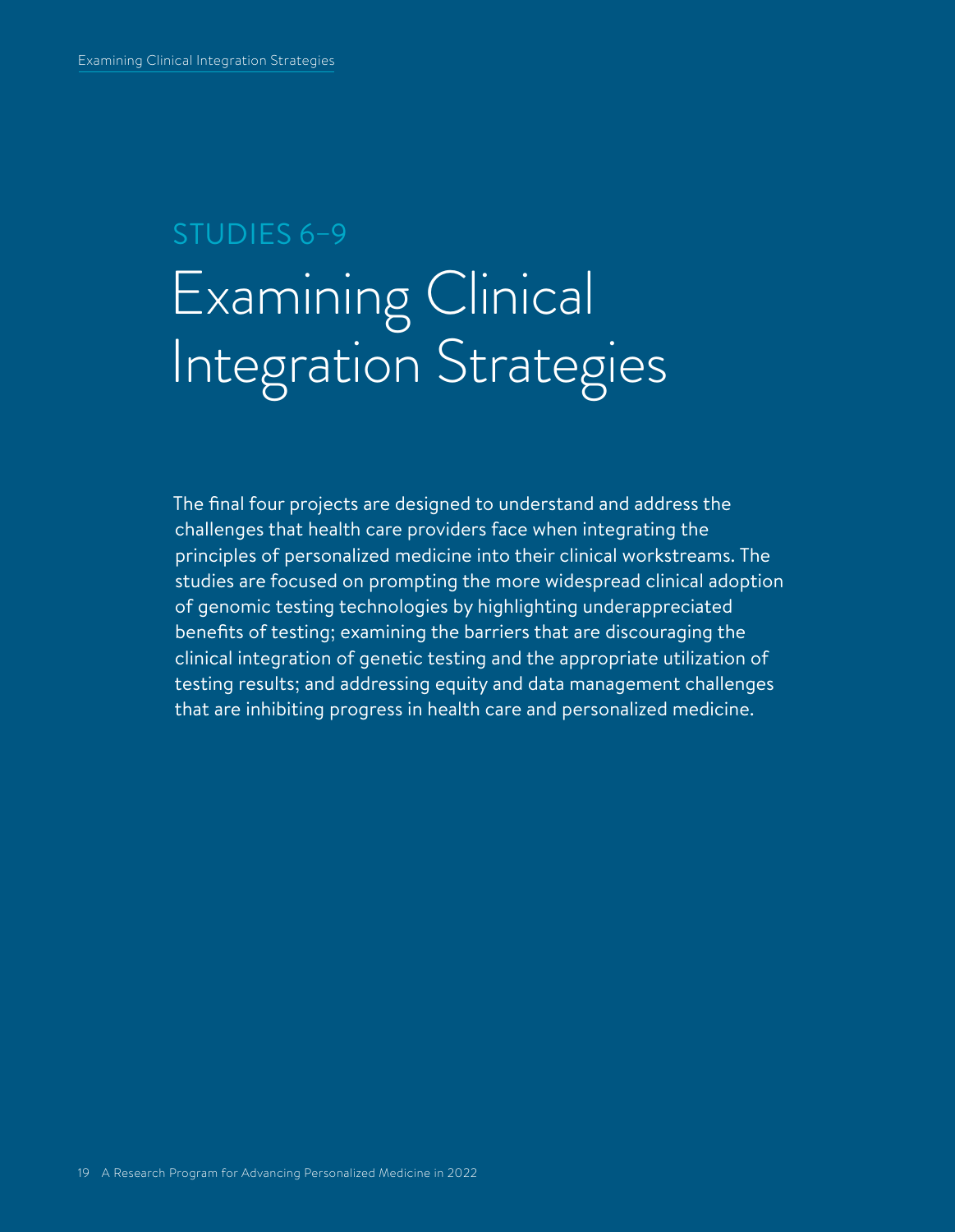### <span id="page-19-0"></span>STUDY 6 Defining the Clinical Utility of Genomic Testing in Cancer Care

#### BACKGROUND

The use of advanced diagnostic tests to detect predictive and prognostic biomarkers is a cornerstone of personalized medicine, providing a way to guide treatment and prevention strategies based on individual patient characteristics. However, despite varying levels of evidence supporting the clinical utility of many biomarker-based strategies, advanced diagnostic testing is often not appropriately or effectively used in clinical practice. The consistent use of biomarker testing faces implementation challenges related to insufficient awareness and education, a lack of recognition by payers and providers of the clinical value of testing, and outdated practices, policies and processes. A firm understanding among all health care stakeholders of all the ways in which biomarker testing has clinical utility will be instrumental to overcoming implementation challenges and providing the most efficient and effective personalized health care.

Developing this expanded definition of clinical utility will require a better understanding of current provider and payer perspectives on biomarker testing along with a comprehensive examination of how testing strategies can benefit patient care. This, in turn, can inform further efforts to address challenges associated with personalized medicine implementation.

#### **OBJECTIVES**

PMC will examine current perspectives on the use of personalized medicine strategies in health care delivery and identify all of the factors that can help determine the clinical utility of multiplex genomic testing in clinical practice, such as for use in patient screening, prognosis, treatment decisions, clinical trial recruitment, and to inform potential off-label uses. Based on these findings, PMC will develop recommendations to broaden the definition of the clinical utility of multiplex genomic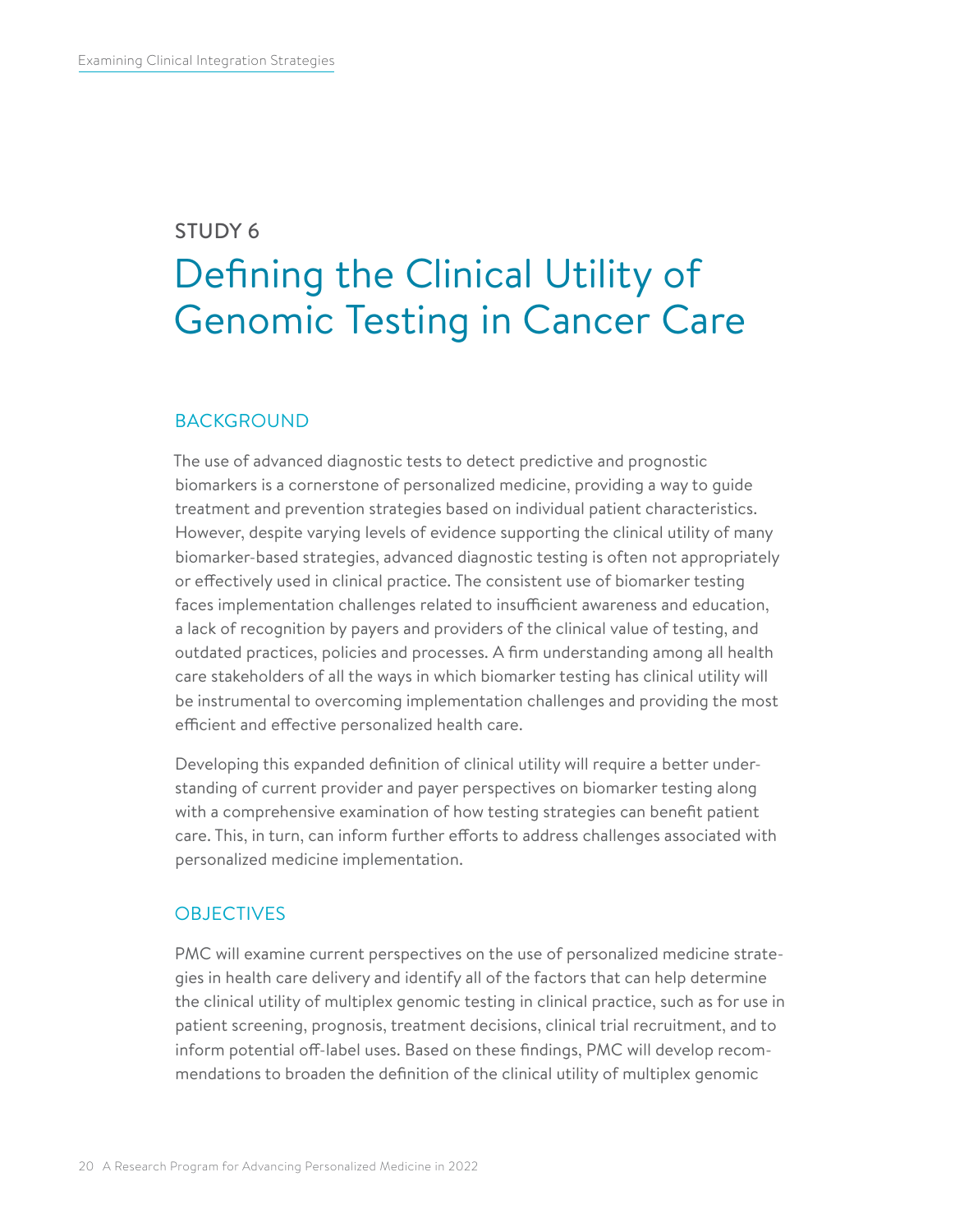testing in patient care. The recommendations will be made to key personalized medicine stakeholders, including health care providers, payers, clinical guideline developers, clinical laboratories, and patients, to help inform their policies and processes and support their educational efforts.

#### PROJECT OUTLINE

The project will involve examination of current perspectives on the use of multiplex genomic testing and the subsequent development of recommendations to key personalized medicine stakeholders for the inclusion of a comprehensive set of value factors within a broadened definition of clinical utility.

#### Phase 1: Stakeholder Roundtable Event

- a. Objectives:
	- i. Bring together health care providers and payers to identify the components of what an expanded definition of clinical utility could and should consist of
	- ii. Align on recommendations for how expanding the definition of nextgeneration sequencing clinical utility can be implemented in the community to enhance patient care
		- $\rightarrow$  To do this, PMC envisions the experts discussing their clinical practice (case studies), responding to pre-prepared topics/questions related to utility factors, and describing how their practical experience could inform the development of recommendations on an expanded definition of clinical utility
- b. Format:
	- i. Moderated roundtable discussion to examine case study examples and respond to pre-prepared topic points related to different elements of the clinical utility of advanced genetic tests
	- ii. Roundtable participants will discuss how recognition of clinical utility can help address practice gaps and develop recommendations on how to broaden the perception of utility and value amongst providers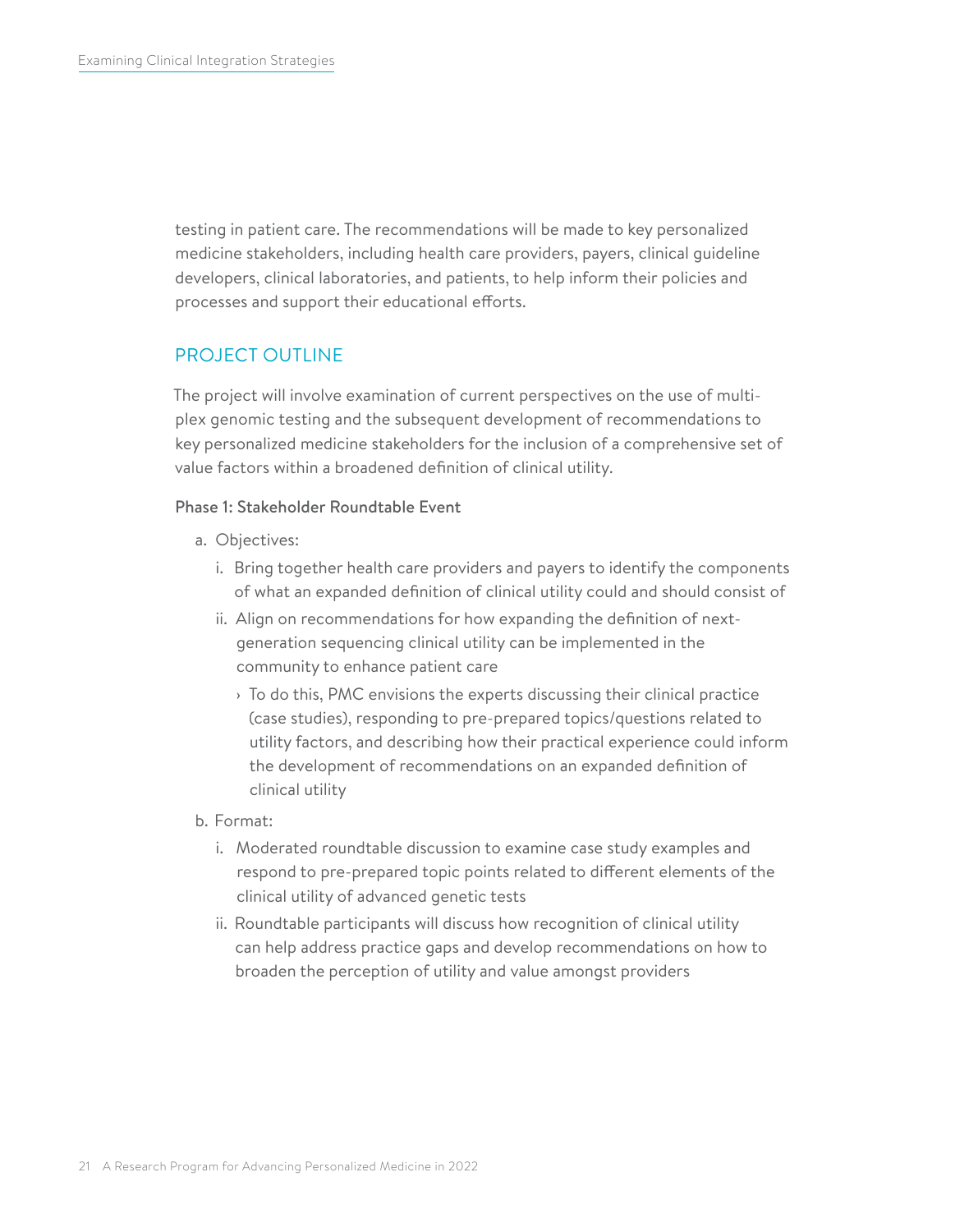#### c. Who:

- i. 10–20 experts
	- › 4 academics (representing multiple tumor types)
	- › 6 community (mix of hospital system and stand-alone practice)
	- $\rightarrow$  2–3 payers (1–2 attached to practice also in the room  $-$  commercial, CMS)
	- › 2–3 molecular pathologists/laboratory directors
	- › Representatives from AACR (GENIE)/ASCO/NIH (All of Us and NCI Lung-MAP)
- d. Pre-meeting materials may include:
	- i. Prepared document with discussion topics, considerations, and potential suggestions for review by roundtable participants
	- ii. PowerPoint presentation for roundtable discussion
	- iii. Press release
	- iv. Blog, website and social media content
	- v. Email to membership and other identified partners

#### Phase 2: Report/Recommendations

- a. Value data
- b. Clinical recommendations
- c. Operational recommendations
- d. Influence on guideline development bodies (such as NCCN) and payers
- e. Willingness of attendees to kick off studies at their institution
- f. Request attendees to advocate for this topic during future speaking engagements

#### CONCLUSION

Many organizations within the personalized medicine community have emphasized the importance of driving a better understanding of the clinical utility of genomic profiling in cancer care amongst all stakeholders, including payers and providers. This project is PMC's answer to that call.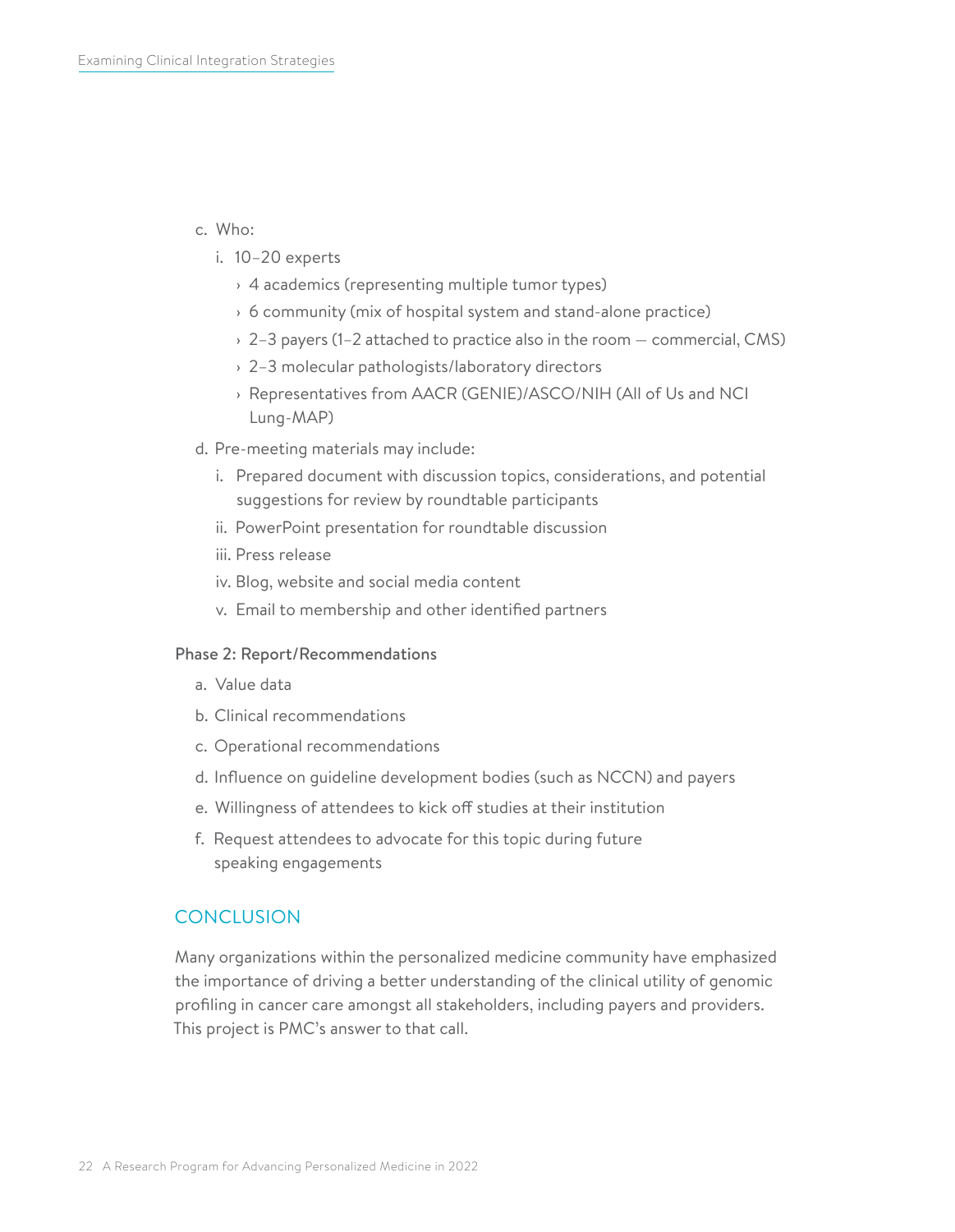#### <span id="page-22-0"></span>STUDY 7

### Addressing Challenges in Using Health Data to Advance Personalized Medicine

#### BACKGROUND

Recognizing that genetic test results and other biomarker information, diagnostic images, and information about individual patient circumstances are increasingly being generated and utilized to improve patient care and advance research in personalized medicine, proponents for personalized medicine have begun to envision a data-driven era in which health care is tailored more closely to the biological and environmental factors influencing each patient's health and wellbeing. Because the success of these endeavors will depend on patients themselves to report, generate, and consent to the use of their health care data, strategies for data-driven personalized medicine must also capture the imagination of the American public on topics related to the future of health and health care, examining societal values and ethics and demystifying the technical and engineering aspects of data and digital health. Foundational work is therefore needed to frame the patient experience as one made better by data and technology while supporting the development of scalable and expandable data infrastructure and analytical methods that can help health care providers organize and systematically access knowledge about each individual patient.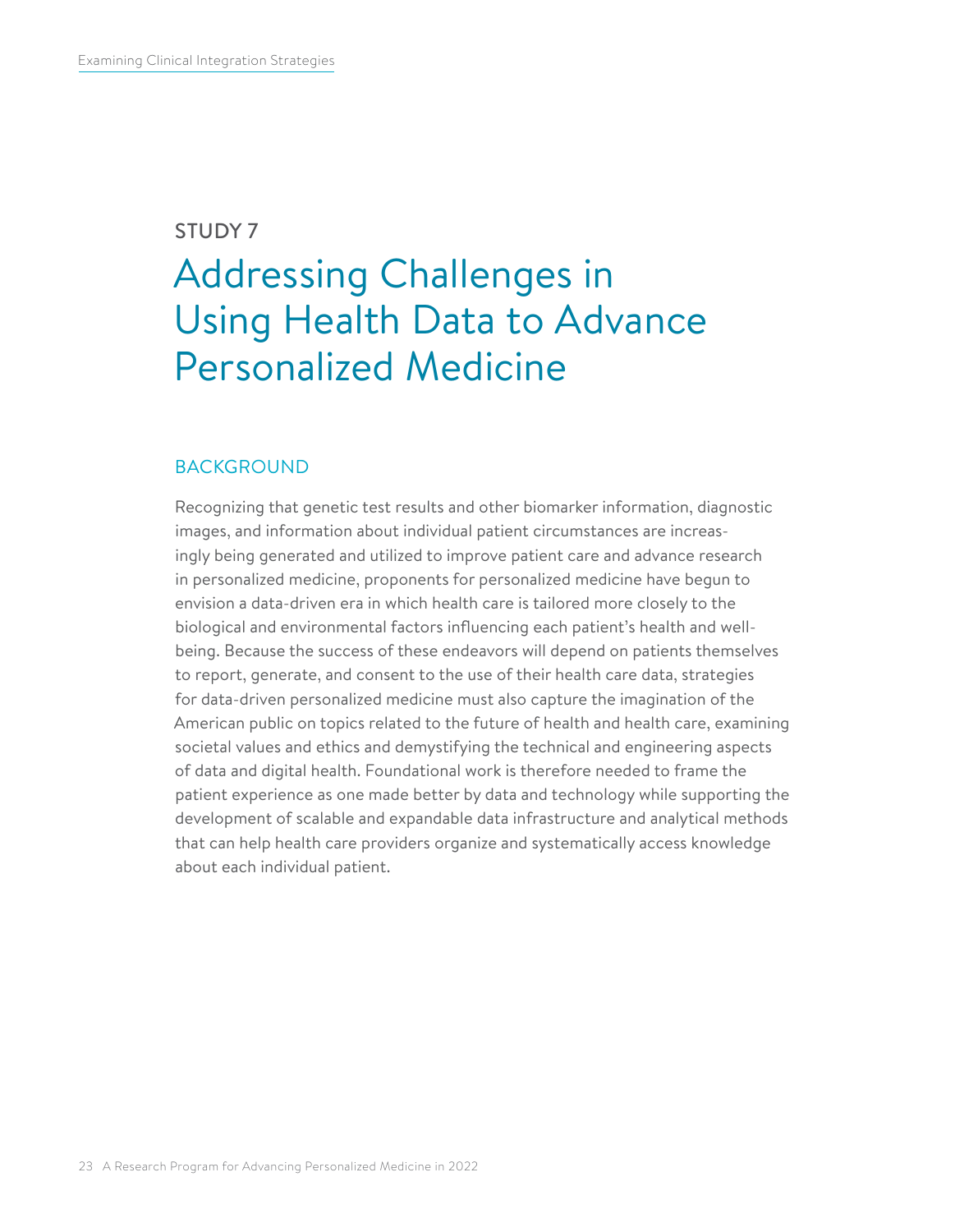#### **OBJECTIVE**

Recognizing the opportunities availed by the incoming Presidential administration and a new Congress in the United States, *Addressing Challenges in Using Health Data to Advance Personalized Medicine* will identify, develop, and advocate for regulatory and policy solutions that encourage the responsible use of health care data to advance patient-centric drug development, personalized medicine, and a learning health care system. Proposed solutions may be designed to:

- Encourage the re-use of electronic health record data;
- Protect patient privacy while encouraging innovation in health care; and
- Establish data standards.

#### PROJECT OUTLINE

Innovation Horizons, a health care and data analytics consultancy group, will conduct in-depth surveys and interviews to gain perspectives on the topics that will be used to shape concepts and recommendations geared toward addressing future policy issues in the one- to five-year time horizon. From the assembly of interviews and PMC reference materials, a white paper and presentation documents will be prepared, reviewed, and published.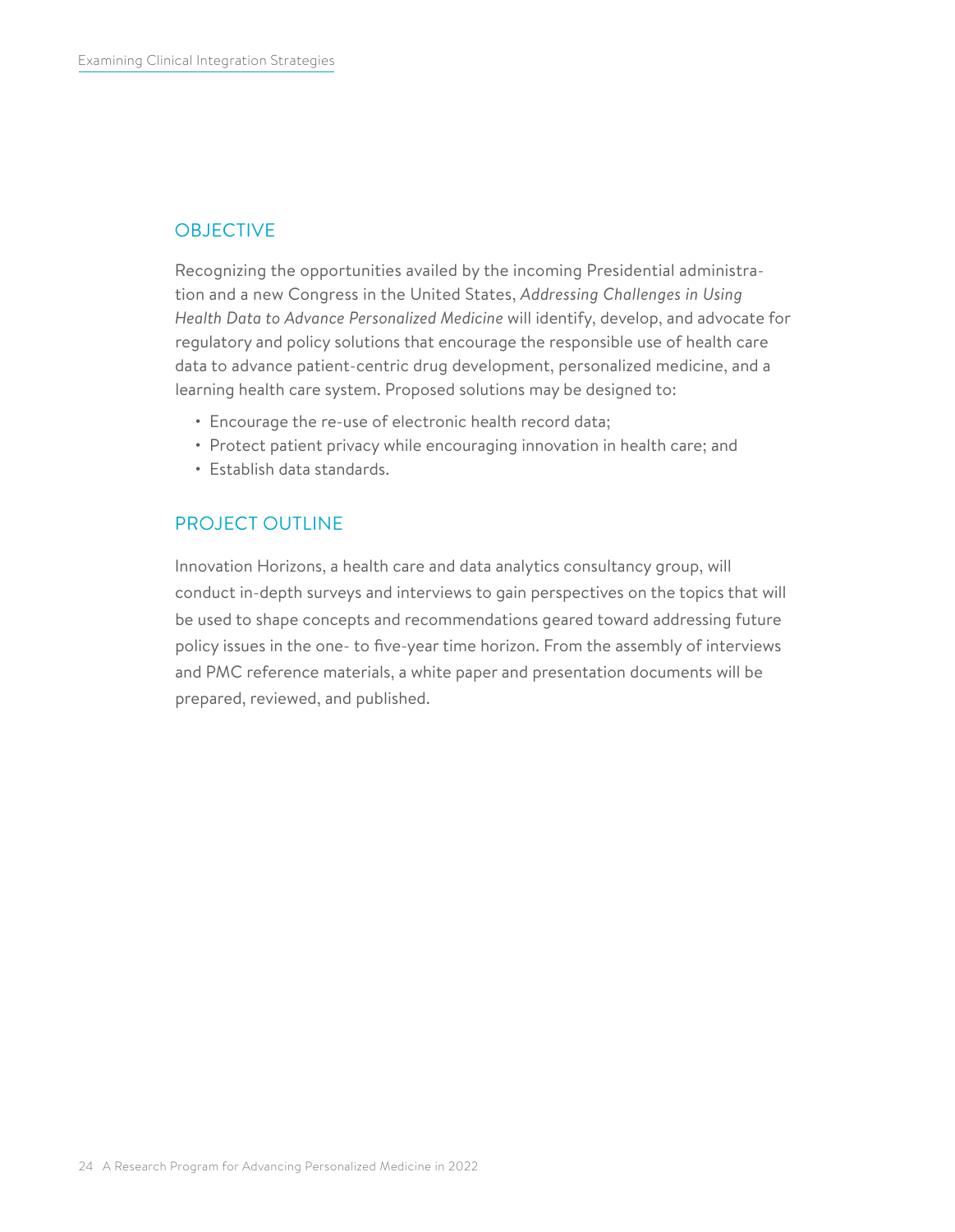#### <span id="page-24-0"></span>STUDY 8

### Addressing Practice Gaps in the Implementation of Personalized Medicine in Cancer Care

#### BACKGROUND

Predictive biomarker testing to help identify patients who could benefit from targeted therapies is a cornerstone of personalized medicine in cancer care, informing treatment decisions that can lead to better patient outcomes and improve the efficiency of the health care system. Predictive biomarker testing technologies are relatively new, however, and providers face several barriers as they seek to integrate the tests into clinical work streams. For example, although more than 30 percent of patients with non-small cell lung cancer (NSCLC) have tumors that are linked to genetic driver mutations, many NSCLC patients do not receive genomic testing. Furthermore, a recent Personalized Medicine Coalition report has estimated that only 65–75 percent of NSCLC patients with an actionable mutation as determined by genomic testing actually receive targeted therapies.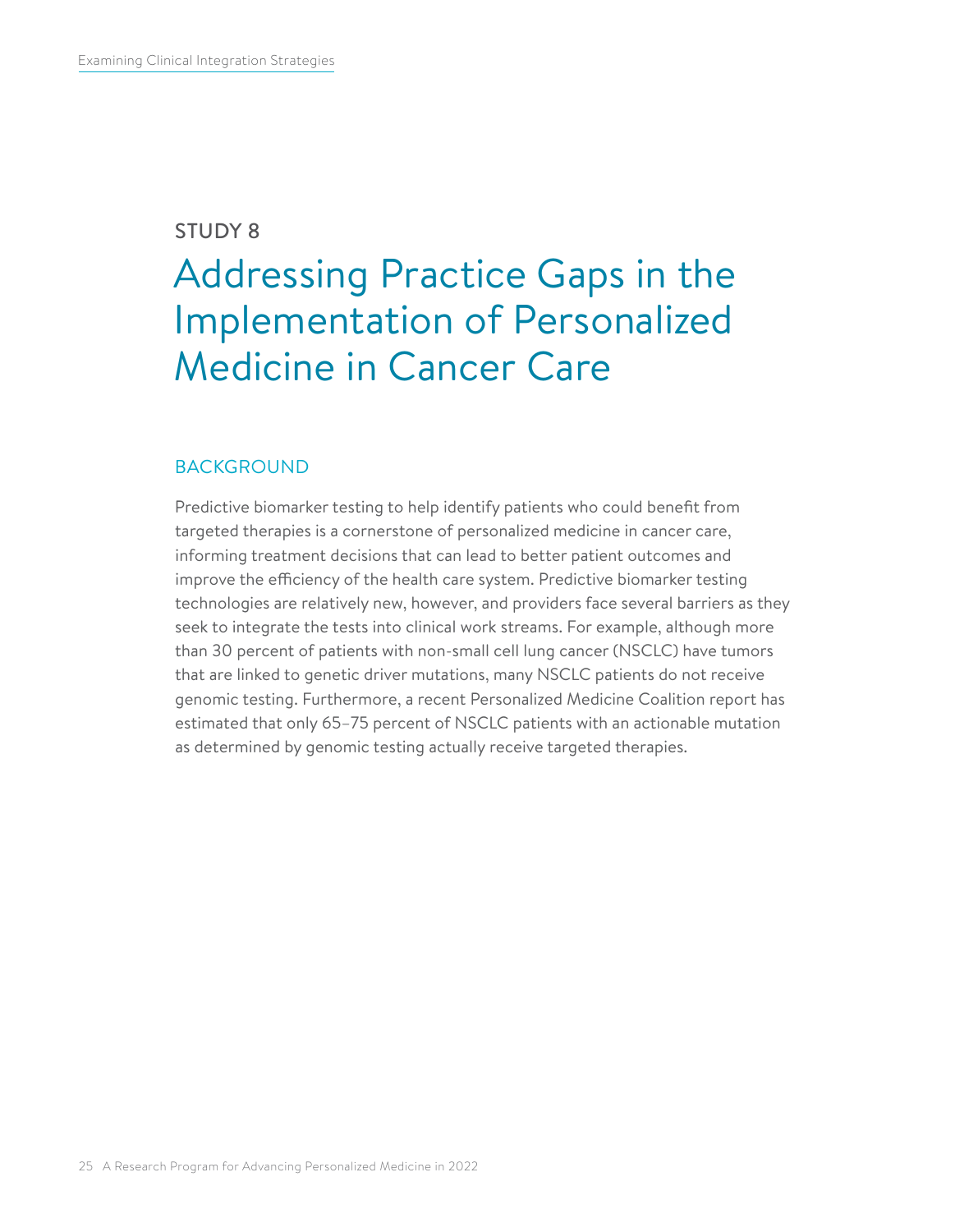A recent analysis by Diaceutics estimated that more than 30 percent of cancer patients in the U.S. never receive targeted therapies that they may have benefitted from. The practice gap between patients that are eligible for targeted therapies and those that receive them is attributed, in part, to:

- 1. Limited access or availability of predictive biomarker tests;
- 2. Sample processing constraints;
- 3. Test performance;
- 4. Challenges related to reporting and interpretation of test results;
- 5. Limited access to targeted therapies; and
- 6. Lagging awareness of the rapidly evolving field of personalized medicine.

In order to help optimize the clinical use of genomic testing in cancer care and to accelerate the clinical adoption of personalized strategies, a better understanding of the associated clinical practice gaps is necessary.

#### **OBJECTIVE**

This project will utilize the Diaceutics Global Diagnostic Index (GDI) database to examine the practice gaps associated with biomarker testing-informed personalized medicine strategies in NSCLC care. The study will draw conclusions about specific practice challenges, including those related to test access and availability, sample processing, test performance, test interpretation, and utilization of results. The study will also estimate the impact that each of these factors has on the delivery of personalized cancer care. Implementation challenges will be considered as part of a matrix of elements contributing to the overall biomarker testing practice gap. The final report will offer testing optimization recommendations.

The results will be included in a report whose purpose will be to provide key personalized medicine stakeholders, including providers, payers, clinical guideline developers, pharmaceutical and diagnostic manufacturers, and patients with insight into how biomarker testing is being implemented throughout the health care system and the impact of several potential implementation barriers. These insights can inform efforts to optimize predictive biomarker testing in clinical practice and therefore help drive the delivery of personalized medicine to all cancer patients who can benefit.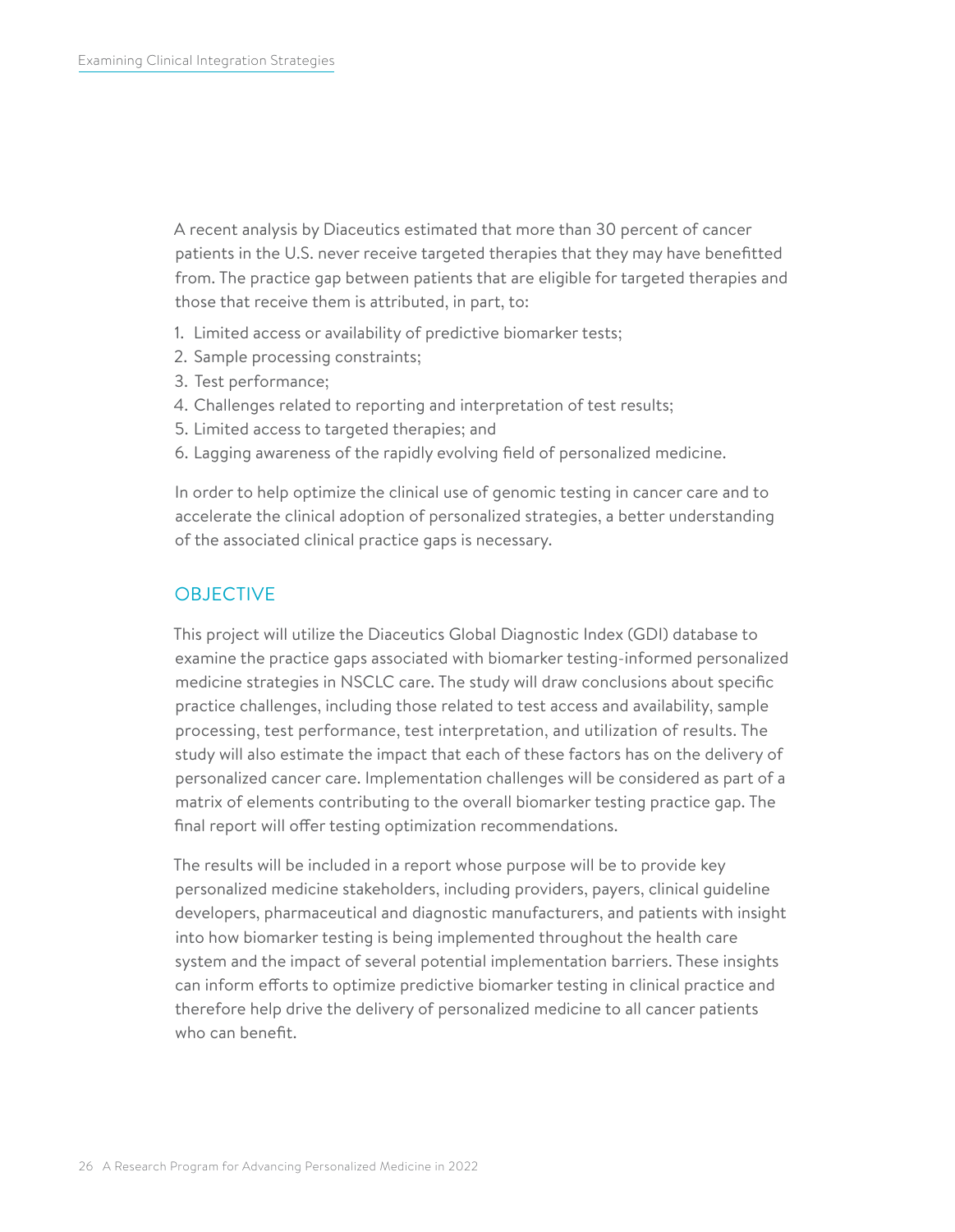#### PROJECT OUTLINE

The project, to be completed in 6–9 months, will involve the development of a matrix of practice elements contributing to sub-optimal use of personalized medicine strategies in cancer care and will estimate the impact of each practice element toward the overall clinical practice gap.

Research will utilize existing data sets from the GDI database, which includes practice-level data for approximately 260,000 NSCLC patients who were diagnosed between October 2018 through September 2019, showing their testing rates, test performance, and treating habits.

A project steering committee will help guide matrix design and assure that results are meaningful to key audiences.

The project's aim is to assess the practice gaps related to biomarker testing and targeted therapy in NSCLC in general. The study will not compare technology platforms.

Based on the analysis, PMC will make clinical implementation recommendations, which will be published as a white paper alongside the results.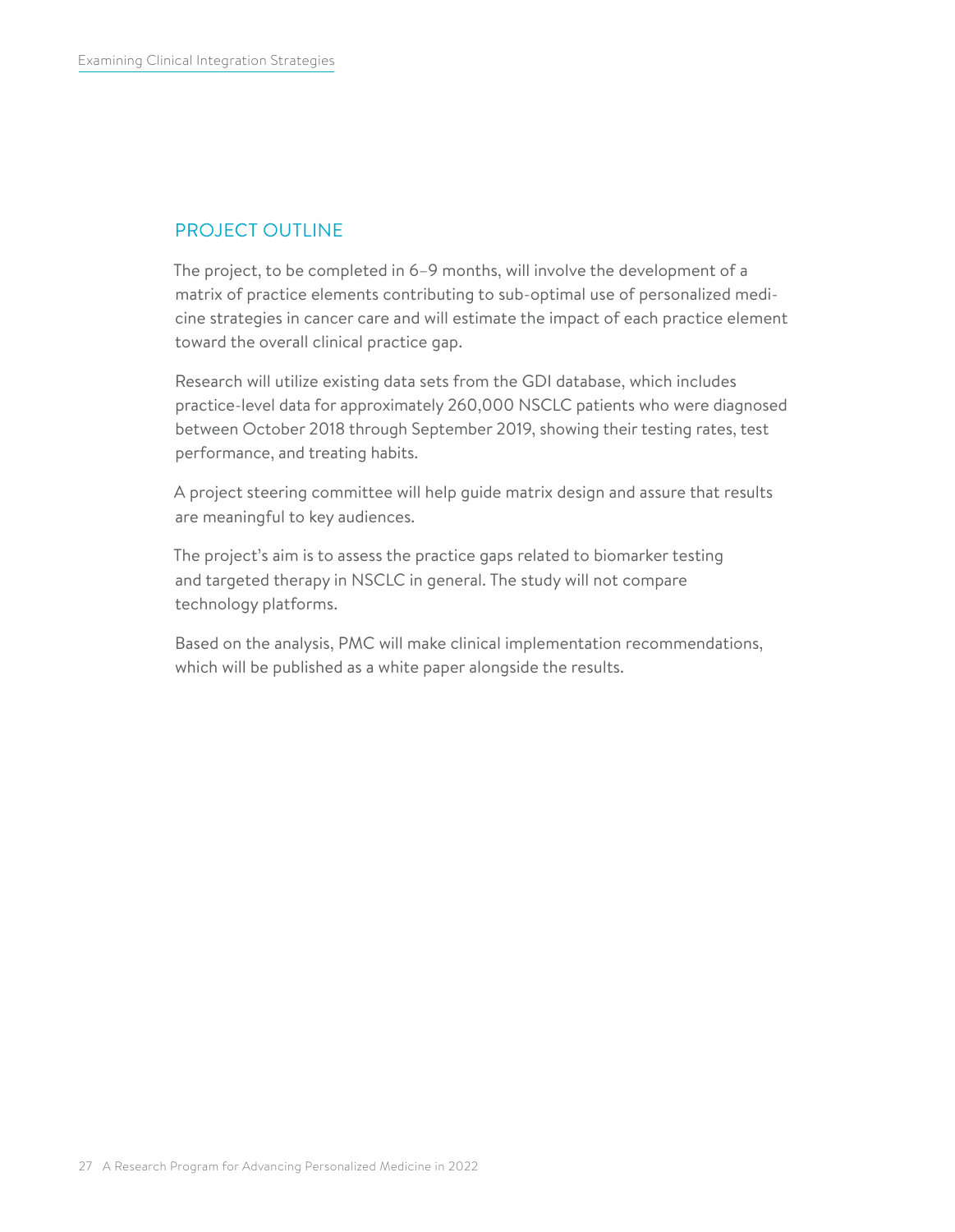#### <span id="page-27-0"></span>STUDY 9

### Addressing Disparities in Research Advancing Personalized Medicine

#### BACKGROUND

In order for personalized medicine to be universally applicable, research and development of new treatment and prevention strategies that are tailored to the biological characteristics and circumstances of individuals must include data from all types of people, thereby capturing the diversity of patients represented within the population. However, racial and ethnic minorities, the elderly, women, and patients from disadvantaged socioeconomic groups are often underrepresented in clinical trials. The problem persists even in disease areas characterized by elevated disease incidence and mortality counts among understudied patient populations.

As electronic health records (EHRs) and other digital technologies become ubiquitous in health care settings, scientists are also increasingly conducting practice-based research and machine learning studies to help inform personalized medicine implementation strategies and policy development. Little is known about how the use of these data sources to examine clinical utility, utilization and access challenges associated with various biomedical interventions compares to more traditional research strategies, and some researchers, patients and policymakers worry that an overreliance on data built with underlying health care inequities has the potential to further exclude patients from underrepresented populations.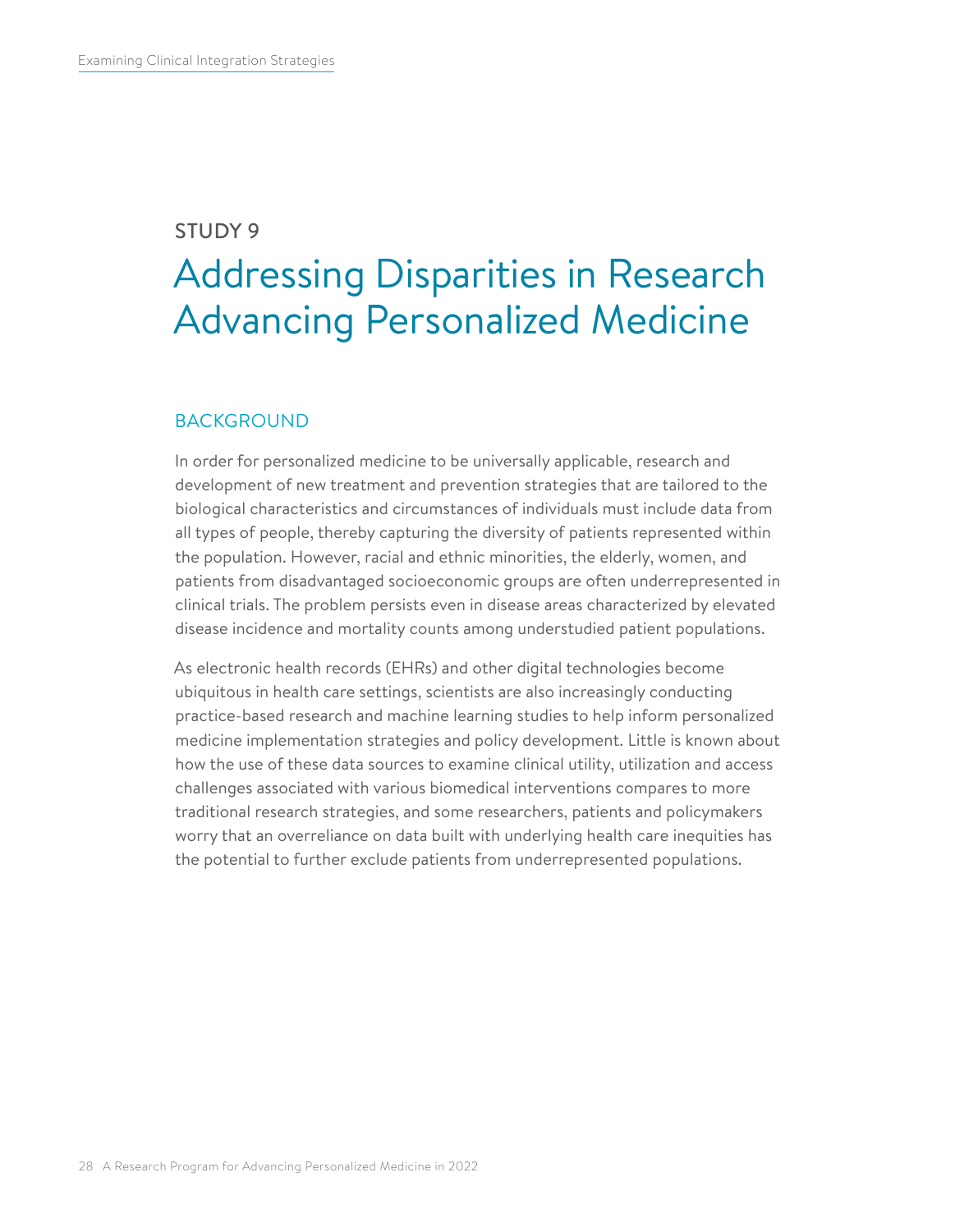Health research data can fail to reflect the demographic characteristics of populations being studied due to patient mistrust and transparency concerns, outreach and education barriers, cultural barriers, overly restrictive study design eligibility criteria, cost concerns/disproportionate representation among the uninsured, language/ linguistic/literacy challenges, and practical obstacles such as proximity or access to health care facilities.

The advancement of personalized medicine underlines the importance of overcoming health disparities because it anticipates targeted treatments based on a patient's individual characteristics and health needs, including variables such as the patient's race, ethnicity, age, sex, and socioeconomic status. This relies, however, on an inclusive and equitable representation of patients with these diverse characteristics and health needs in personalized medicine research and development. A better understanding of how sociocultural, behavioral, and health system factors converge and contribute to unequal participation in clinical research and differential representation in research data is therefore needed to help ensure that personalized medicine scientific advances are impactful to all patients.

#### **OBJECTIVE**

This initiative will bring together key stakeholders representing public, private, and nonprofit organizations that are working with or are part of communities that are underrepresented in health care research to comprehensively address disparities in clinical trials participation and a lack of racial, ethnic, demographic and socioeconomic equity in health data used to guide research and development as well as the delivery of personalized medicine technologies. The findings will be included in a report whose purpose will be to provide key personalized medicine stakeholders, including clinical and health outcomes researchers, information management and digital health technologies organizations, providers, pharmaceutical and diagnostic manufacturers, payers, patients, and lawmakers with insight into barriers to equitable personalized medicine research. The report will provide recommendations on how to ensure that innovations underpinning personalized medicine are accessible to all patients.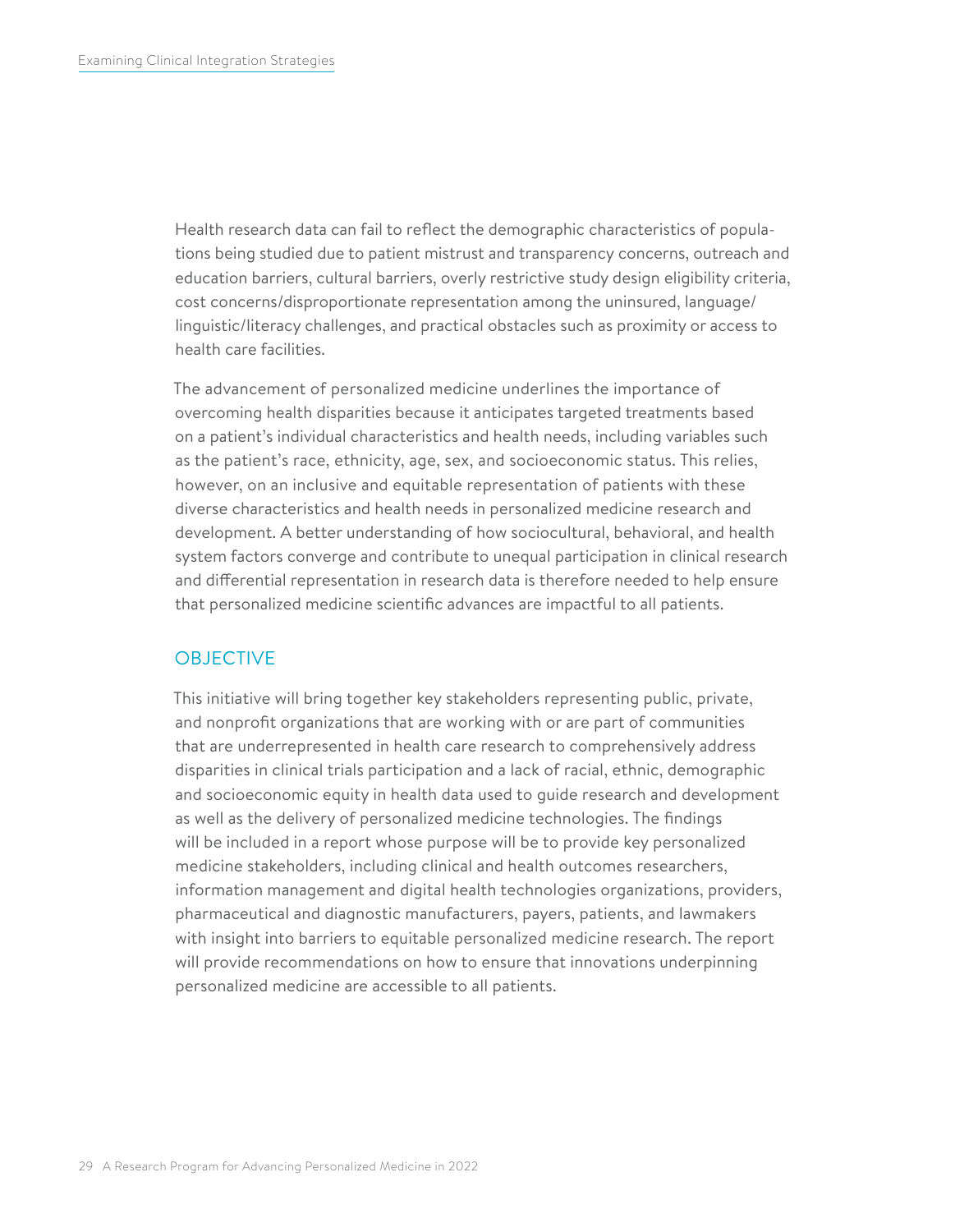#### PROJECT OUTLINE

This project will involve identifying a health equity task force consisting of key stakeholders, partners, and experts that have knowledge of health research data and are working with or are part of communities that are underrepresented in health care research. A series of interviews with the task force will be conducted to elucidate inequities within health data related to current clinical research, practice, and community access. The interviews will help define barriers to the development and use of representative health data for personalized medicine research and development.

PMC, working with this health equity task force, will then conduct a comprehensive policy review, to include: an examination of trial protocols, patient engagement approaches, existing strategies to address health care data disparities, and coverage, reimbursement, and utilization policies that can lead to inequalities in access to health care. The policy review will also examine the different impacts of research practices and policies on different underrepresented populations.

Based on the policy review, a set of draft recommendations to help increase the proportion of underrepresented groups in health research and appropriately account for diverse population demographics data will be developed.

Patients and community leaders will be surveyed to get their feedback on the draft recommendations and to gauge community perceptions of their potential impact and feasibility.

A report will be published with a set of final recommendations based on the community feedback and rankings.

The project will involve a qualitative analysis of inequities in various forms of data used for health research, including data from clinical trials, practice-based research studies, genetic and disease-specific databases, pooled electronic health records, health insurance claims databases, and population data used in machine learning algorithms.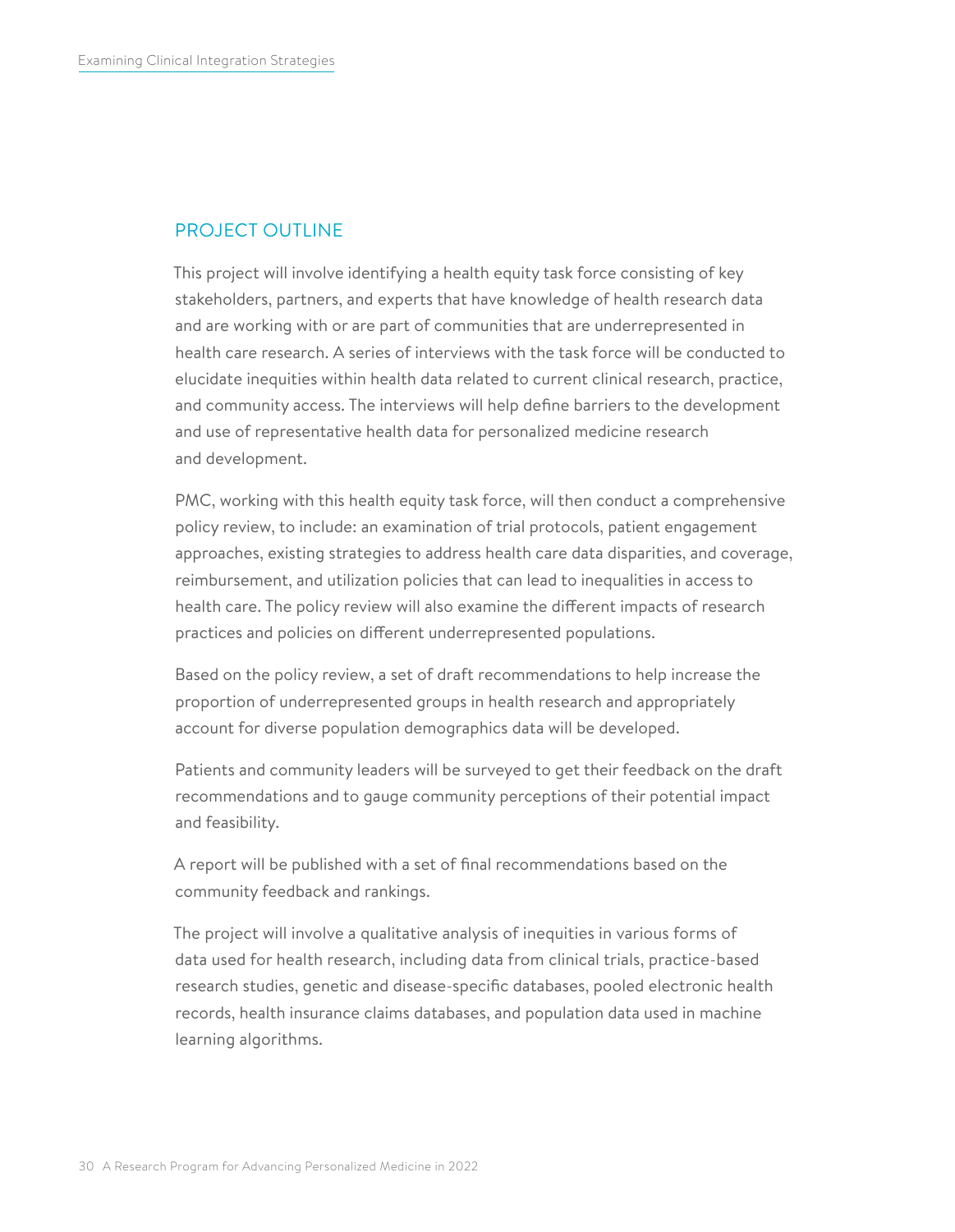# MISSION

 $\mathbf{a}$  , and  $\mathbf{a}$  , and  $\mathbf{a}$  , and  $\mathbf{a}$ 

The Personalized Medicine Coalition (PMC), representing innovators, scientists, patients, providers, and payers, promotes the understanding and adoption of personalized medicine concepts, services, and products to benefit patients and health systems.